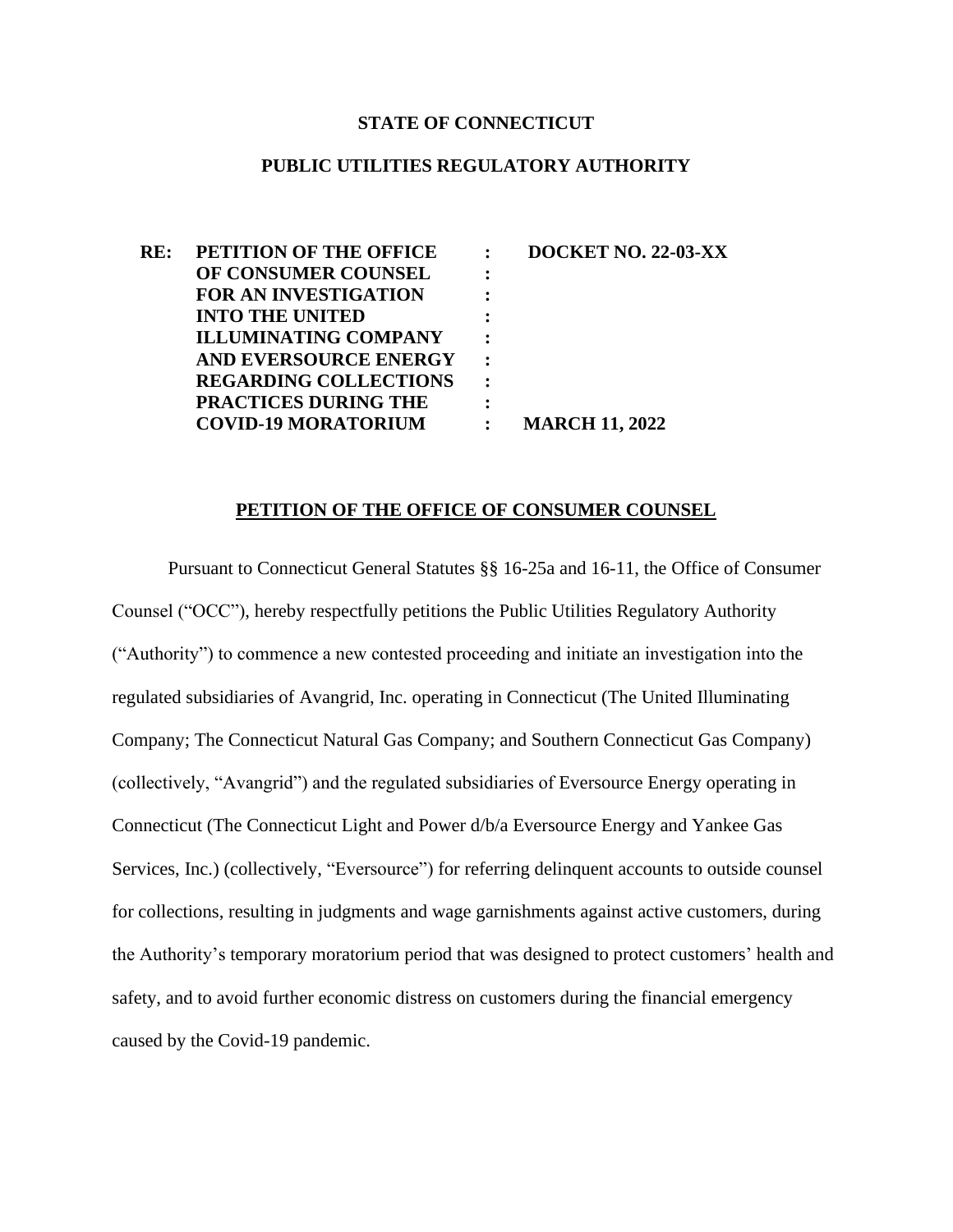On March 12, 2020, William Tong, Attorney General for the State of Connecticut ("Attorney General") filed with the Authority a Petition seeking that all regulated utilities be ordered to cease terminations of service to residential customers for non-payment during the State of Emergency caused by the global pandemic of Covid-19 beginning in March of 2020. In response to this petition, on March 12, 2020, the Authority opened Docket No. 20-03-15 and issued orders directing all "gas, electric, and water public service companies regulated by the Authority to implement a Shut-off Moratorium and refrain from terminating utility service to residential customers, except for reasons of public safety, for the duration of the Public Health and Civil Preparedness Emergency declared by Governor Lamont on March 10, 2020, or until such other time determined by the Authority." Ruling on Mot. No. 1, Mar. 12, 2020.

On March 17, 2020, the Department of Energy and Environmental Protection ("DEEP") filed a Motion in Docket No. 20-03-15 requesting that the scope of the investigation sought by the Attorney General be expanded to include consideration of how ". . . the economic costs of the COVID-19 pandemic will significantly impact low and moderate income individuals and families, underserved communicates, and a broad range of businesses in Connecticut." Mot. No. 002, p. 2. DEEP's Motion suggested that the Authority consider ordering the suspension of ". . . late fees and other penalties on delinquent customers of all classes . . ."; requiring the "... provision of payment plans to all customer classes . . ."; and to ". . . mitigate negative consequences due to non-payment . . .". *Id*. at 3-4. The Authority allowed DEEP's Motion and expanded the scope of the investigation in Docket No. 20-03-15 on March 18, 2020.

Upon completing a full investigation, the Authority issued an Interim Decision in Docket No. 20-03-15 on April 29, 2020 (the "Interim Decision"). The Interim Decision directed all Public Service Companies and Electric Suppliers to "offer any customer who requests financial

2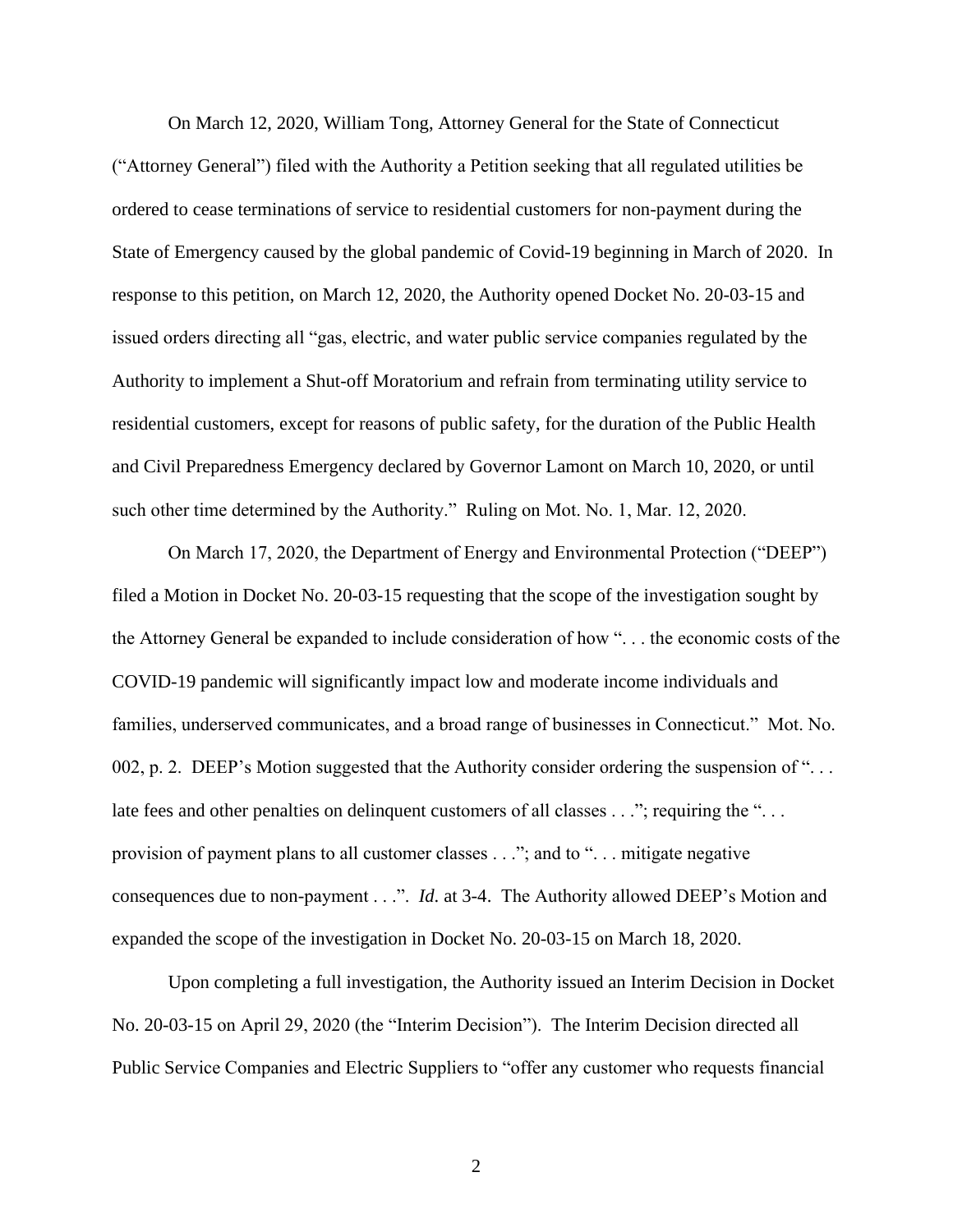assistance during the Covid-19 pandemic an adaptable, flexible payment plan." Interim Decision, p. 3. The payment plan ordered by the Authority was applicable to any customer requesting financial assistance, regardless of determination of financial need; permitted Public Service Utilities to waive all fees or accumulated interest associated with late payments. *Id*. The payment plan was "designed to assist residential, commercial, and industrial customers who have faced unexpected hardships and experienced difficulty in paying their Public Service Utilities' bills since the declaration of the Public Health and Civil Preparedness Emergency." *Id*. at 2. The Interim Decision noted that the Authority "is focused on providing options for all customers to pay what they can, when they can, during this time of uncertainty." *Id*. at 2. The Interim Decision extended the shut-off moratorium as initially ordered on March 12, 2020, to end on June 1, 2020. *Id*. at 5.

On February 23, 2022, Eversource and Avangrid filed a joint motion seeking clarification as to how the companies should proceed "with respect to the Authority's orders and rulings that reference the Governor's [State of Emergency] Declaration," and more specifically, whether the companies must continue to offer the COVID-19 payment plan to all customers and refrain from disconnecting service for nonpayment. Docket No. 20-03-15, *supra*, Mot. No. 72. As of the date of this filing, the Authority has not yet ruled on this motion.

OCC has consistently supported the termination moratorium and measures to ease the economic burdens on Connecticut ratepayers during the Covid-19 State of Emergency. On October 9, 2020, OCC filed comments in support of extending the moratorium until February 9, 2021, noting, "the COVID-19 pandemic rages unabated. Many Connecticut residents remain out of work, students remain confined to home learning remotely, and small businesses continue to struggle. Indeed, in recent weeks positive COVID-19 cases have begun to increase again through

3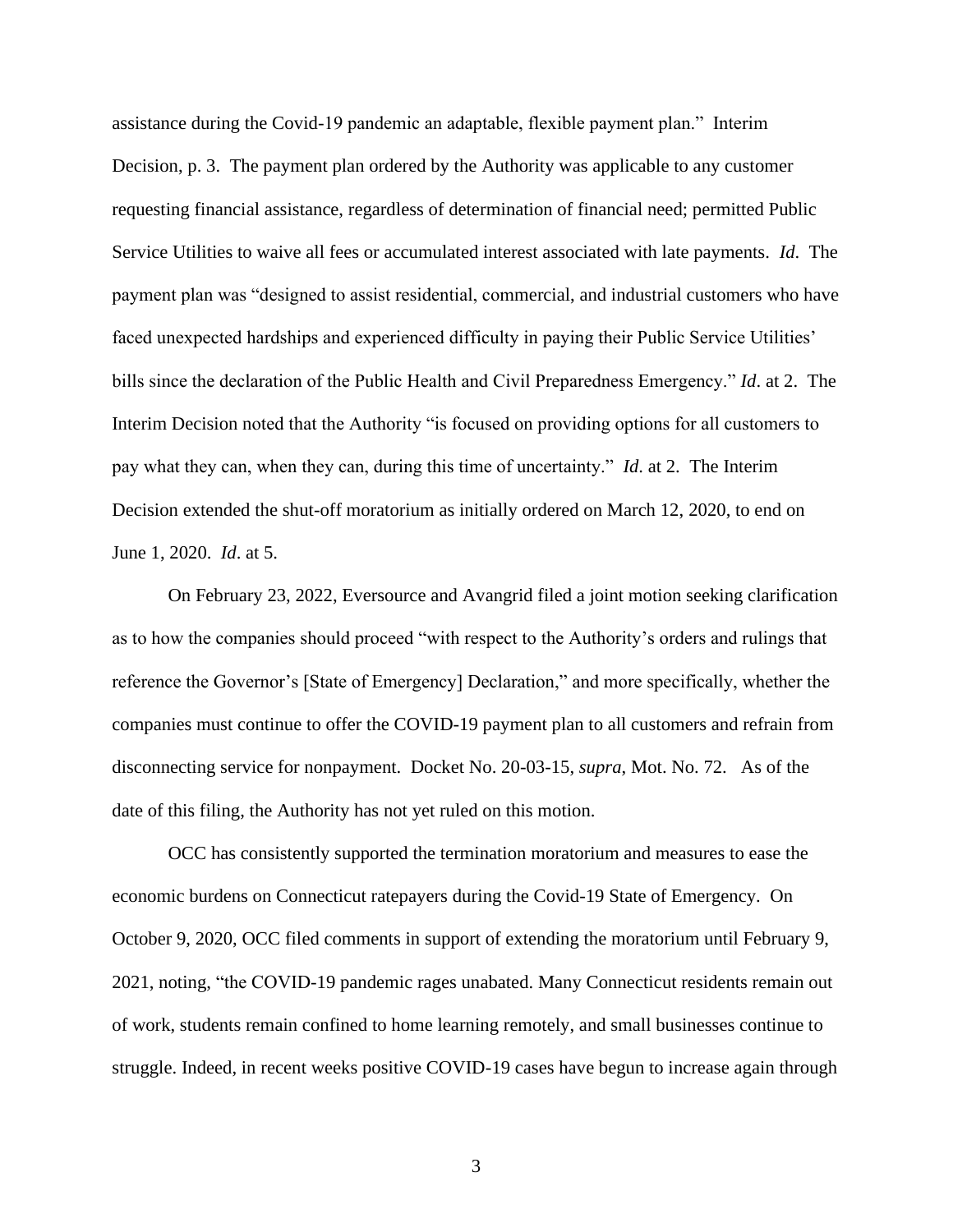the Northeast. Accordingly, OCC submits that the moratorium extension is in furtherance of the public interest."

On February 24, 2021, OCC noted in response to response to Mot. No. 24, "While Connecticut continues its recovery from the Covid-19 pandemic, many state residents remain unemployed, underemployed, or otherwise economically disadvantaged. . . Although OCC remains concerned with growing arrearage balances and encourages those customers who are able to pay their bills to continue to do so, OCC submits that BETP's position [to refrain from resuming service terminations] holds significant merit at this juncture."

In a separate docket, No. 18-04-25, the Authority has been investigating issues regarding uncollectible utility accounts and termination policies of the regulated utility companies. *See* Docket No. 18-04-25, *PURA Investigation Regarding Issues Related to Uncollectable Accounts,* Notice of Proceeding (May 16, 2018). In response to interrogatories issued by OCC regarding the companies' collections practices, both Avangrid and Eversource indicated that they refer delinquent accounts to outside resources for collection activities. See Docket No. 18-04-25, *supra*, Eversource response to OCC-04; Avangrid response to OCC-04. In Avangrid's case, residential balances of \$2500 greater that 90 days can be referred to a legal firm for collection. Docket No. 18-04-25, *supra*, Avangrid response to OCC-04. In Eversource's case, delinquent accounts are referred to outside collection agencies 35 days after a final bill is issued. Docket No. 18-04-25, *supra*, Eversource response to OCC-04. OCC is still unclear what impact these outsourced collections activities have on customers' credit reports.

In response to interrogatories issued by the Authority's Office of Education, Outreach and Enforcement ("EOE"), Avangrid disclosed that the outside counsel referenced in response to OCC's interrogatory regularly obtains judgments and wage garnishments against Avangrid's

4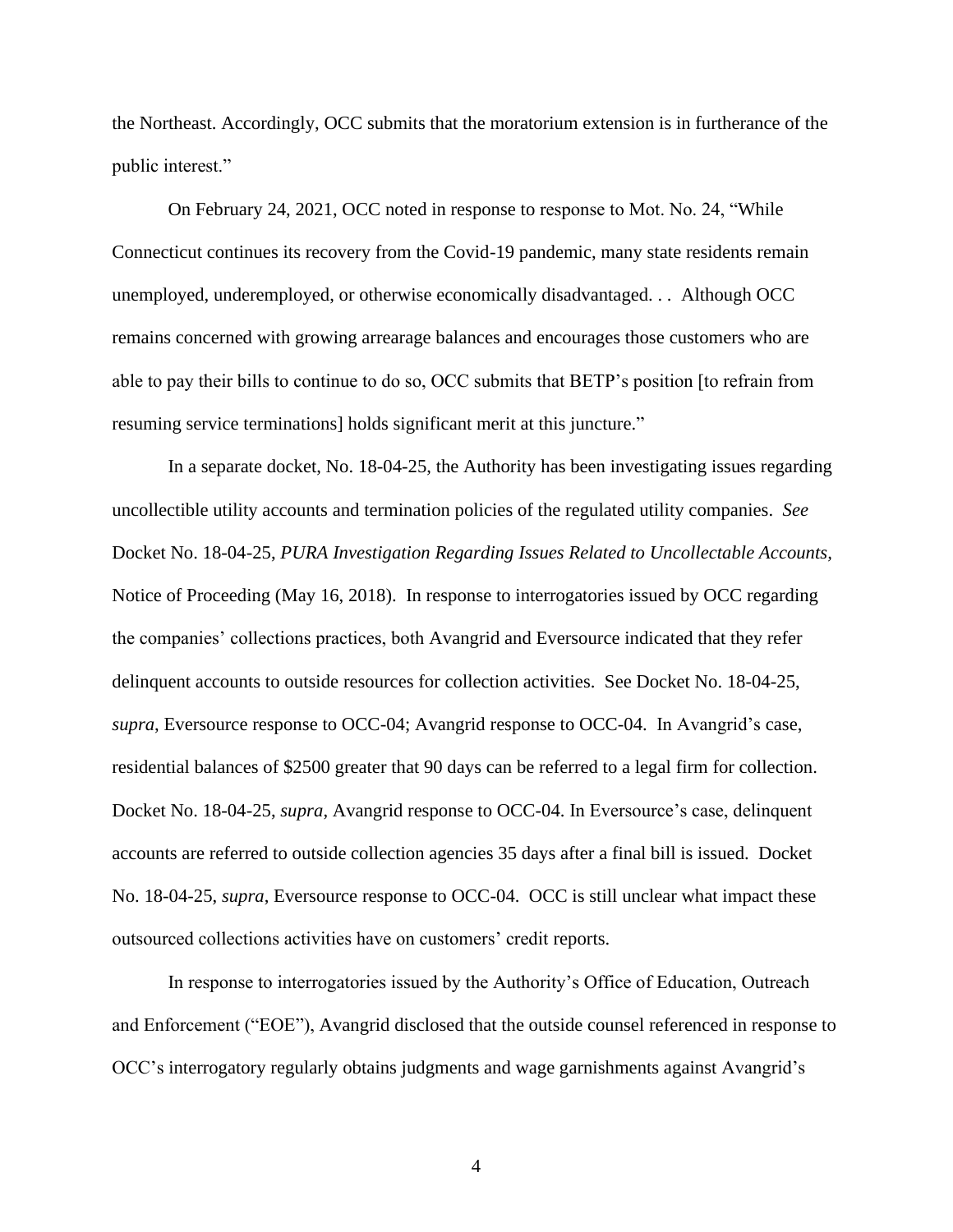customers – including those with active accounts. Docket No. 18-04-25, *supra*, Avangrid response to EOE-01. Avangrid further disclosed that it obtained hundreds of judgments against United Illuminating, Connecticut Natural Gas, and Southern Connecticut Gas customers during calendar years 2020 and 2021, during the height of the COVID-19 State of Emergency, as well as dozens of wage garnishments. *Id*. Avangrid further disclosed that hundreds of these customers were under hardship designation when judgments and wage garnishments against them were obtained on its behalf. *Id*. *See* Docket No. 18-04-25, *supra*, Avangrid response to OCC-7, Attachment 1. Based upon the dates provided by Avangrid, it appears that these collections practices continued to take place during and throughout the COVID-19 State of Emergency, and while the Authority's orders issued in Docket No. 20-03-15 remained active.

Eversource disclosed the same concerning facts regarding its own collection practices for customers of The Connecticut Light and Power Company and Yankee Gas, 1 albeit to a markedly lesser degree than Avangrid.<sup>2</sup> Docket No. 18-04-25, *supra*, Eversource response to EOE-02.

From OCC's perspective, these collection practices are in direct contradiction to the Authority's stated objective to protect Connecticut customers from financial distress caused by late or past due utility balances during the COVID-19 emergency. Despite the Authority's

<sup>&</sup>lt;sup>1</sup> In one instance in calendar year 2020, it appears that a customer complained that he/she had a \$0 balance and was unable to establish service with Eversource due to a freeze on his credit. *See* Docket No. 18-04-25, *supra*, Eversource response to OCC-7, Attachment 1.

<sup>&</sup>lt;sup>2</sup> Avangrid companies report obtaining a total of 263 judgments against customers in calendar years 2020 and 2021, and 80 wage garnishments. Docket No. 18-04-25, supra, Avangrid response to EOE-01. Eversource companies report obtaining a total of 44 judgments in the same scope of time, and 13 wage garnishments. Docket No. 18-04- 25, supra, Eversource response to EOE-02. The disparity between these numbers is concerning because Eversource serves approximately 80% of Connecticut's customer base, which suggests that Avangrid's collections activity was disproportionately more aggressive than Eversource's during the moratorium period. OCC is particularly concerned by these statistics knowing that Avangrid service areas include Connecticut communities with a high proportion of low-income households (e.g., New Haven, Bridgeport) facing the highest energy burden in the state, who were also hit the hardest by the COVID-19 pandemic both in health and economic terms. *See e.g.*  [https://www.ctdatahaven.org/blog/survey-results-quantify-how-each-connecticut-town-experienced-pandemic-](https://www.ctdatahaven.org/blog/survey-results-quantify-how-each-connecticut-town-experienced-pandemic-throughout-2021)

[throughout-2021.](https://www.ctdatahaven.org/blog/survey-results-quantify-how-each-connecticut-town-experienced-pandemic-throughout-2021)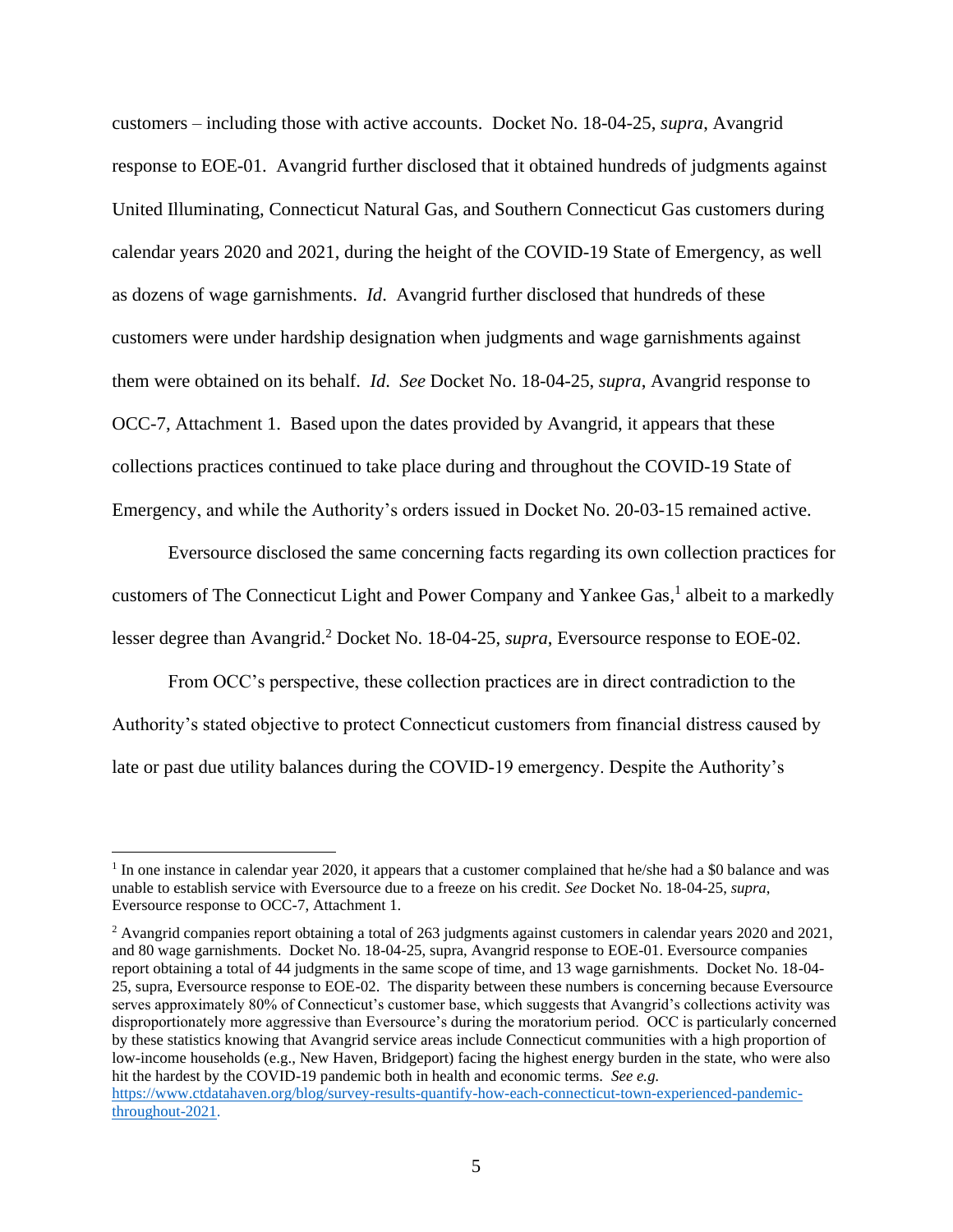articulated focus upon "providing options for all customers to pay what they can, when they can, during this time of uncertainty," Avangrid and Eversource referred numerous past-due accounts to outside counsel, who, on the companies' behalf, sued customers and obtained judgments and wage garnishments against them throughout the economic and employment crisis caused by a global pandemic. Accordingly, OCC requests that the Authority immediately commence an investigation into this matter to gain a greater understanding of the company's practices with respect to activity related to collections, credit reporting, and obtaining judgements and wage garnishments, and to evaluate and clarify specific directives and compliance orders to help ensure adequate protections for struggling consumers during states of emergency, and assess all such penalties and relief as authorized by Connecticut law. On behalf of Connecticut consumers, OCC thanks the Authority for its consideration of this petition.

Respectfully submitted,

STATE OF CONNECTICUT OFFICE OF CONSUMER COUNSEL

CLAIRE E. COLEMAN INTERIM CONSUMER COUNSEL

By: */s/ Claire E. Coleman* Claire Coleman Interim Consumer Counsel State of Connecticut Office of Consumer Counsel 10 Franklin Square New Britain, CT 06051 Tel: (860)827-2901 [Claire.E.Coleman@ct.gov](mailto:Claire.E.Coleman@ct.gov) [www.ct.gov/occ/](http://www.ct.gov/occ/)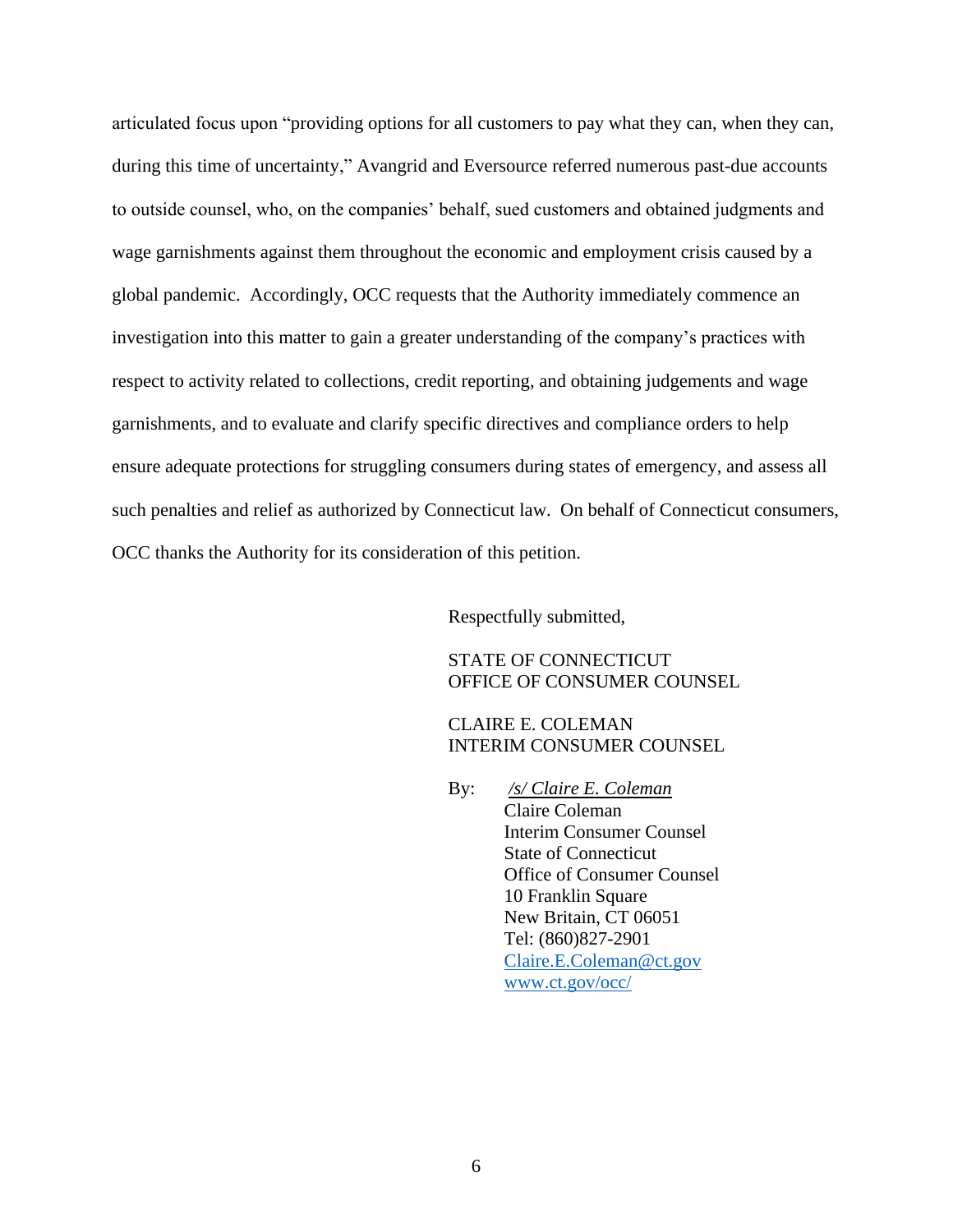## **CERTIFICATE OF SERVICE**

I do hereby certify that on this day the foregoing document was filed with the Public Utilities Regulatory Authority, and copies thereof were served upon each person designated on the official service list in this proceeding in accordance with R.C.S.A. § 16-1-15.

Dated at New Britain, Connecticut this 11th day of March 2022.

/s/ Tom Wiehl Thomas Wiehl, Esq. Commissioner of the Superior Court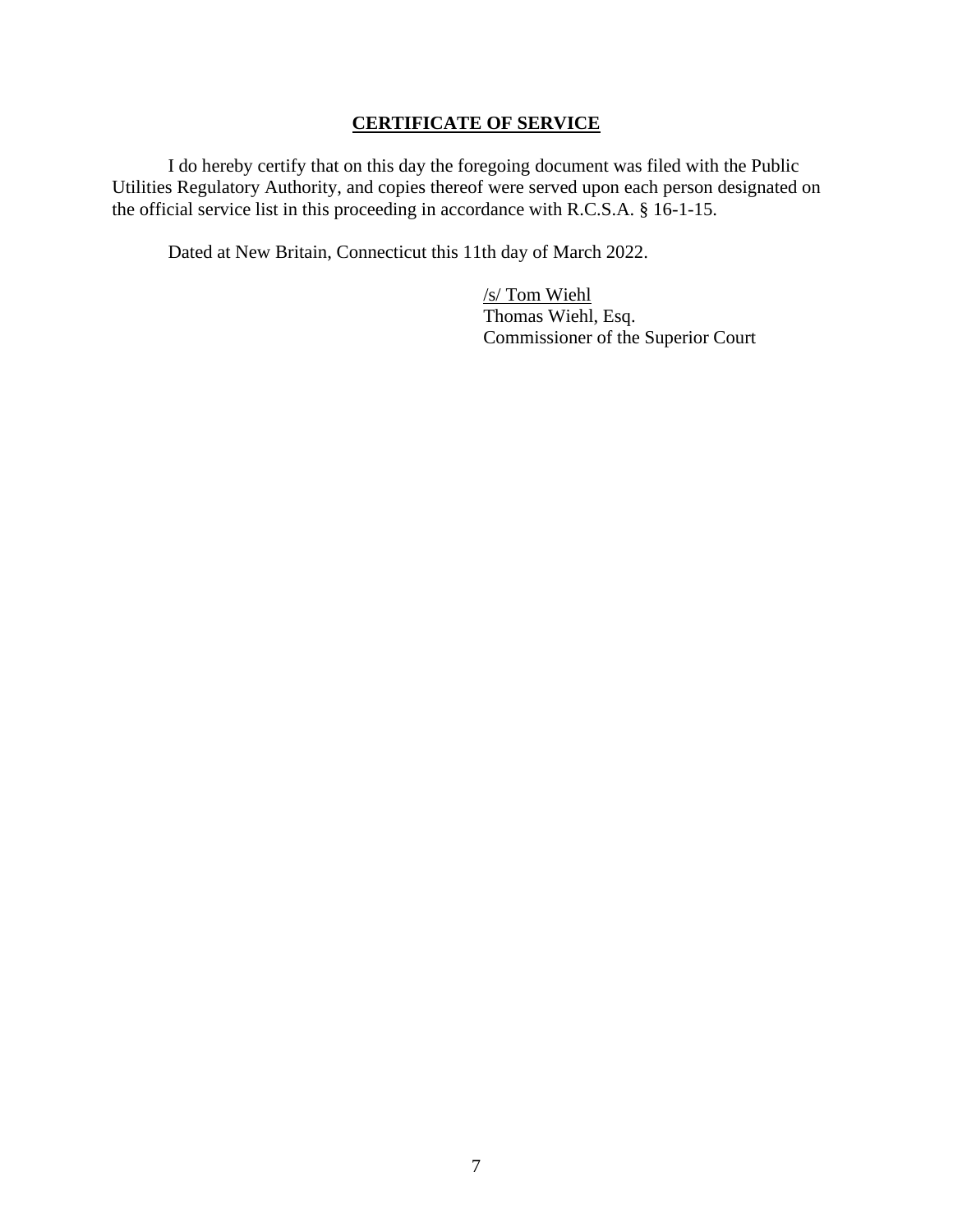EXHIBIT A

CL&P/YGS dba Eversource Energy Docket 18-04-25 Set OCC-02 Date Issued January 19, 2022 Q- OCC-03 Page 1 of 36

Date Filed: February 09, 2022

## **Witness: Traynor, Daniel M Request from: Office of Consumer Counsel**

#### **Question:**

Please describe the Company's workflow and timing for collections efforts. Include when a customer account is considered "inactive due to nonpayment," when "delinquent accounts are placed for collections," and how "delinquent accounts" are determined. What is the procedure for notification to a customer that an unpaid account will be reported to a credit agency, including when a customer is issued a final bill?

#### **Response:**

An account becomes inactive in two different ways. The first is when the customer contacts the Company and indicates they are moving out of the location and no longer require service. The account will become inactive as of the date the customer reports they are moving out. A customer's account can also become inactive if it has been shut off for non-payment *and* not reconnected within seven days after the disconnect. In both scenarios a customer is sent a final bill and a subsequent letter informing the customer that an unpaid balance exists and if the balance remains unpaid, the account may be referred to a collections agency and be reported to the credit bureaus.

If an unpaid balance is assigned to a collection agency, the collection agency is required to comply with all applicable federal and state laws, including the Fair Credit Reporting Act (FCRA) and may report unpaid account balances to a credit bureau as part of their collection efforts and process.

See OCC-04 for the process and timing.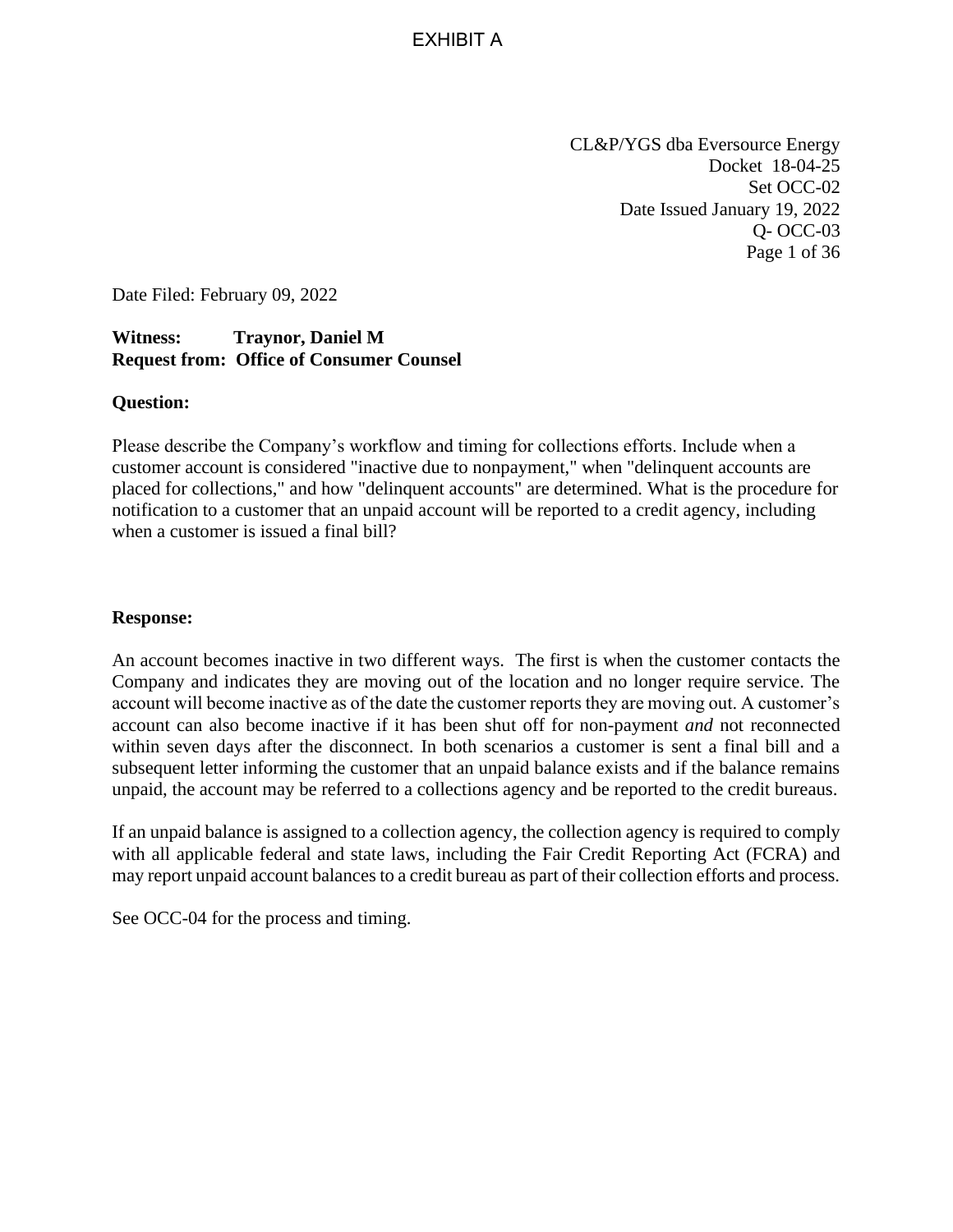CL&P/YGS dba Eversource Energy Docket 18-04-25 Set OCC-02 Date Issued January 19, 2022 Q- OCC-04 Page 2 of 36

Date Filed: February 09, 2022

## **Witness: Traynor, Daniel M Request from: Office of Consumer Counsel**

Question:

Please describe the Company's process and timeline for when it uses a third-party for collections. At what stage and by whom could a customer's account be reported to a credit bureau? Does the Company ever report a customer's account that is in a payment plan to credit agencies, and if so under what circumstances?

#### **Response:**

Customers on a payment plan are not sent to a collection agency nor are they reported to credit bureaus. If the customer is on a payment plan at the time their service ends, the customer can continue with the terms of that payment plan, and their account will not be placed with a collection agency or reported to the credit bureaus as long as they make their required payments.

For inactive accounts that are not on a payment plan, including those written off, the Company utilizes third party collection agencies that specialize in recovering unpaid balances of inactive and written off accounts. The timeline of processes from final bill to collections agency to credit bureau reporting is:

• 35 days after the final bill is issued, an account that remains unpaid is referred to a collections agency and will remain with a collection agency until the statute of limitations expires.

 $\sim$ 4 months ( $\sim$ 120 days) after the final bill is issued, the account is written off.

 $\sim$  5 months ( $\sim$ 150 days) after the final bill is issued, the account is reported to the credit bureaus by a collection agency.

The third-party collection agencies the Company contracts with report to the credit bureaus on the Eversource debt. If the customer's written-off account is at a collection agency, their account will be reported to the credit bureaus and the balance information updated monthly when payments are made. If at any point in time the account is paid, the credit bureau report is updated to reflect new balance or that the account is paid in full.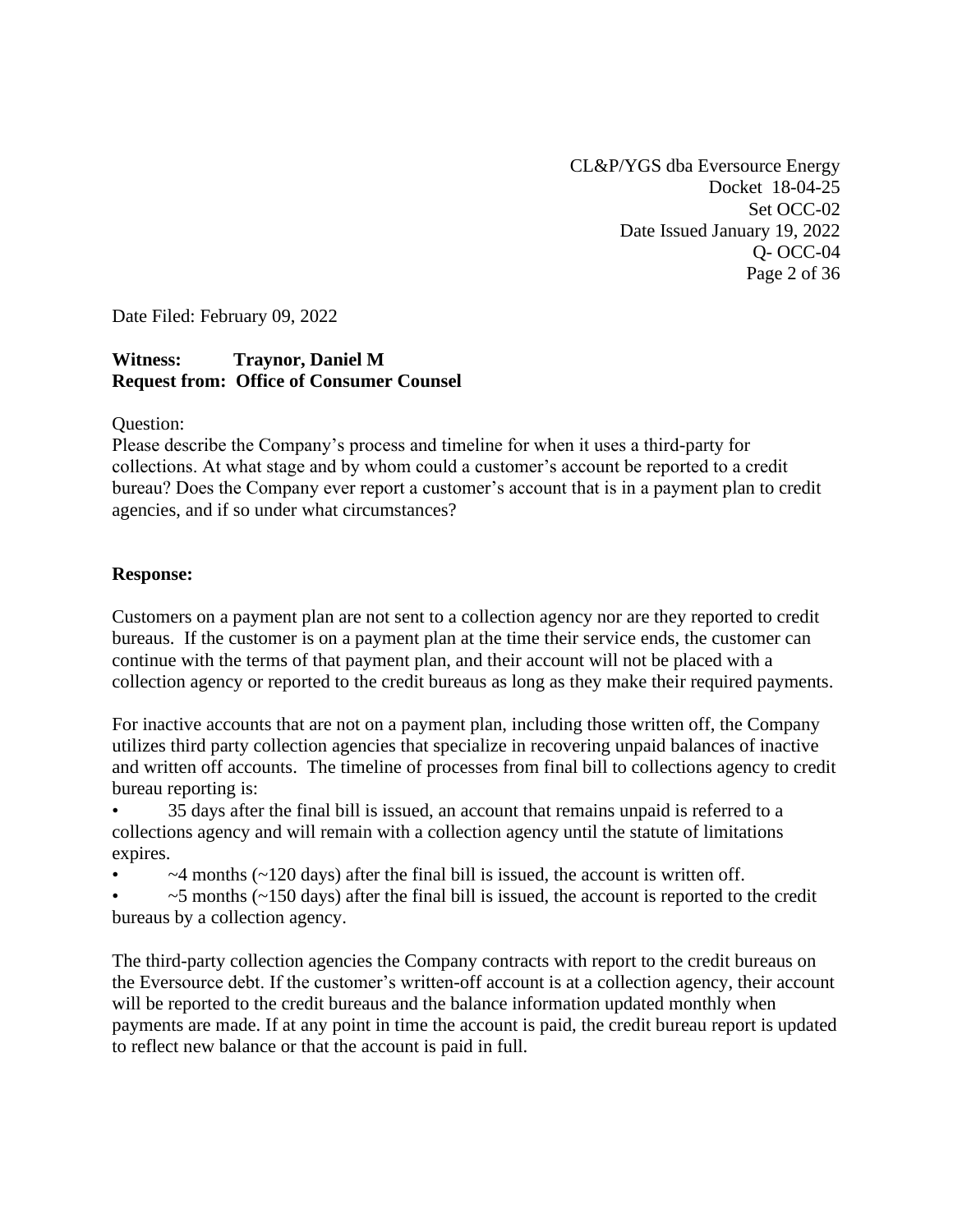CL&P/YGS dba Eversource Energy Docket 18-04-25 Set OCC-02 Date Issued January 19, 2022 Q- OCC-05 Page 3 of 36

Date Filed: February 09, 2022

# **Witness: Traynor, Daniel M Request from: Office of Consumer Counsel**

#### **Question:**

Has the Company reported any customer accounts to a credit reporting agency in the past five years? If yes, please provide account details including but not limited to account status (inactive, written off, disconnected, etc.), amount past due, days past due, etc.

#### **Response:**

Included within the last five years is the period from February 4, 2017 to February 23, 2017 when the Company had begun a Credit Bureau Reporting pilot that reported all active customer payment behavior to the credit bureaus. The Company voluntarily ended the pilot due to customer and external stakeholder feedback and has consistently been on record since that we have no plans to report active customer payment behavior to the credit bureaus.

The Company contracts with third party collection agencies to collect on inactive accounts that have been written off. Approximately 5 months after the customer is sent a final bill the collection agencies report written off accounts to credit bureaus such as Experian, Equifax, and Transunion. See OCC-06 for account totals.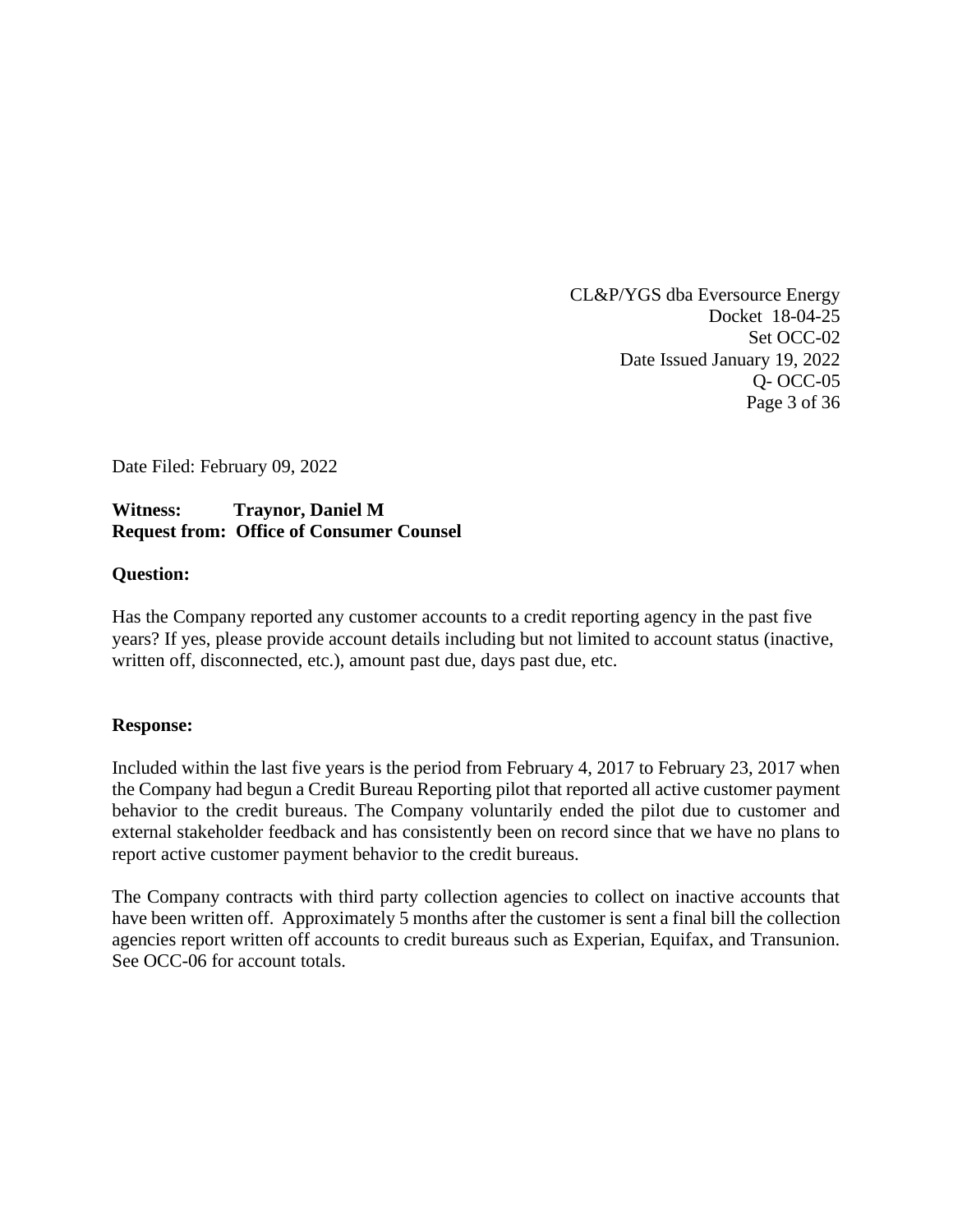CL&P/YGS dba Eversource Energy Docket 18-04-25 Set OCC-02 Date Issued January 19, 2022 Q- OCC-06 Page 4 of 36

Date Filed: February 09, 2022

## **Witness: Traynor, Daniel M Request from: Office of Consumer Counsel**

Question:

Has the Company reported any customer accounts to a collections agency in the past five years? If yes, please provide account details including but not limited to account status (inactive, written off, disconnected, etc.), amount past due, days past due, etc.

#### **Response:**

Customers with active service are not assigned to a collection agency.

As part of the normal collections process for inactive and written off accounts the Company contracts with collection agencies to collect on accounts where a customer no longer has service and has left an outstanding balance. The practice of utilizing collection agencies is an industrywide best practice as a tool to reduce bad debt. Assigning accounts to a collection agency is different from reporting to a credit bureau.

Approximately 70% of accounts that write off are from customers who move out of a location and no longer require service. Additionally, customers with a tenure at a location of less than 2 years account for 46% of the write-offs. There are approximately 247,000 accounts with past due balances of \$246M that are assigned to the collection agencies, these accounts range in age from 35 days after the final bill to 6 years past due.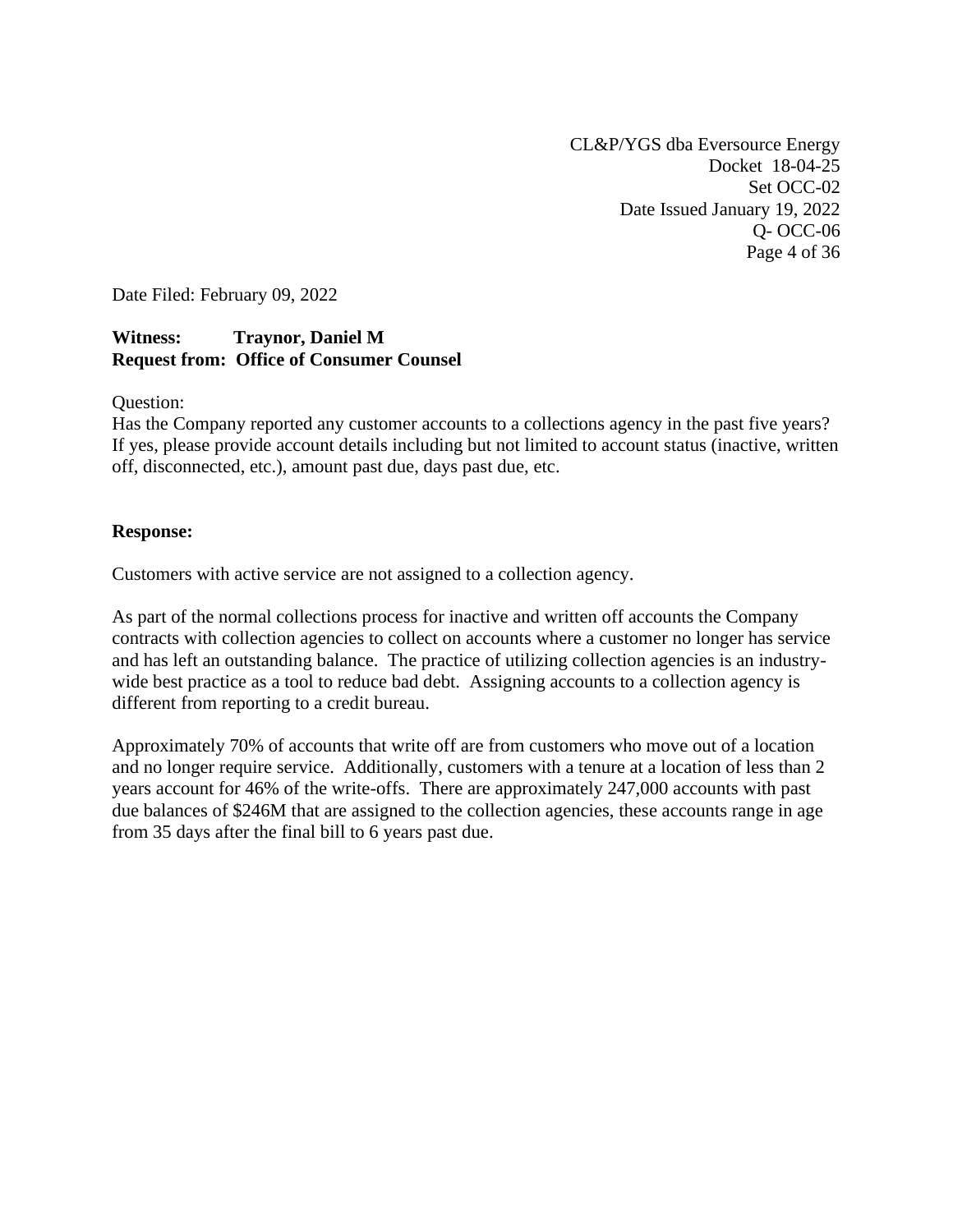CL&P/YGS dba Eversource Energy Docket 18-04-25 Set OCC-02 Date Issued January 19, 2022 Q- OCC-07 Page 5 of 36

Date Filed: February 09, 2022

#### **Witness: Andino, Lissette Request from: Office of Consumer Counsel**

Question:

Has the Company received any complaints through the PURA Consumer Division related to credit reporting in the past five years? If yes, please provide account details including but not limited to account status (inactive, written off, disconnected, etc.), amount past due, days past due, etc.

#### **Response:**

Included within the last five years is the period from January 1, 2017 to December 31, 2021 when the Company had begun a Credit Bureau Reporting pilot that reported all active customer payment behavior to the credit bureaus. The Company voluntarily ended the pilot due to external stakeholder feedback and has consistently been on record since that we have no plans to report active customer payment behavior to the credit bureaus.

See Attachment 1 for account details that received inquiries or complaints through the PURA Consumer Division related to credit bureau reporting over the last five years, including a few customer accounts from within that pilot period.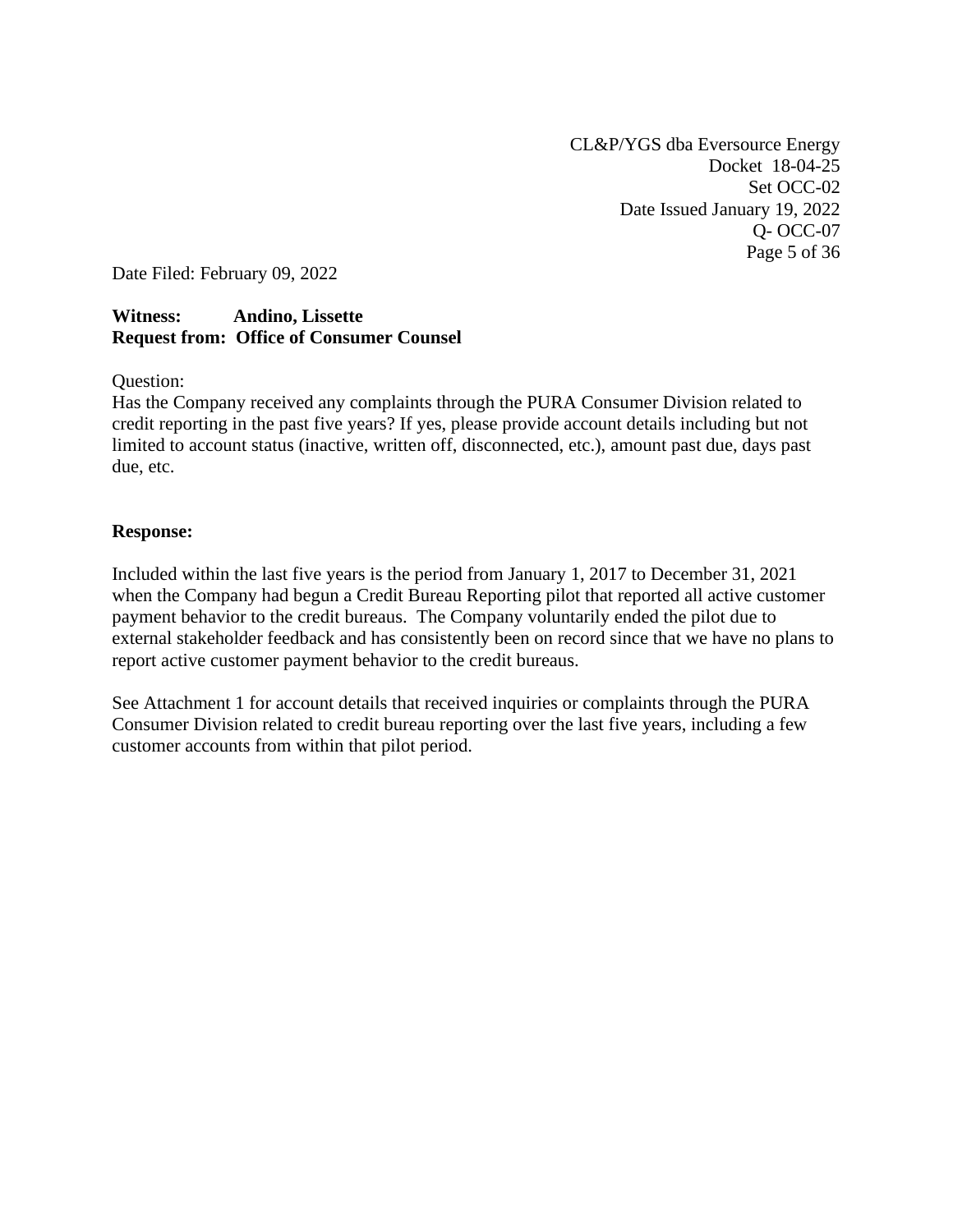CL&P/YGS dba Eversource Energy Docket 18-04-25 Set OCC-02 Date Issued January 19, 2022 Q- OCC-08 Page 6 of 36

Date Filed: February 09, 2022

## **Witness: Traynor, Daniel M Request from: Office of Consumer Counsel**

## **Question:**

Has the Company submitted for Authority Approval any changes to its customer service practices related to collections and or credit reporting in the past five years? If yes, please summarize, and include distinctions between customers designated hardship status designation under Conn. Gen. Stat.§§. 16-262c and 262d, and Regs. Conn. State Agencies §. 16-3-100(a)(6), as compared to COVID-19 payment plans.

## **Response:**

Yes, the Company has submitted for Authority approval proposed changes to its customer service practices related to collections and/or credit bureau reporting in the past five years. The Company lists below a few of the key changes:

- Docket No. 16-05-26: On February 23, 2017, the Company submitted a letter notifying the Authority that the Company was voluntarily canceling the full credit bureau reporting pilot.
- Docket Nos. 10-12-02 and 14-05-06: On December 15, 2017, the Company requested Authority approval for certain revisions to the Companies' security deposit procedures. The changes proposed included requesting that a security deposit be assessed on prospective residential customers at the time of request for a service connection under certain circumstances as consistent with existing regulations. On May 8, 2018, the Authority approved those changes.
- Docket No. 20-03-15: As a result of the onset of the COVID-19 pandemic, the Company explained in Written Comments filed on March 26, 2020 and in discovery response Q-EL-17, filed on April 2, 2020 in Docket 20-03-15, *Emergency Petition of William Tong, Attorney General for The State Of Connecticut, For A Proceeding To Establish A State Of Emergency Utility Shut-Off Moratorium,* several changes recently enacted or which the Company may propose to the Company's collection practices such as:
	- Applying deposits to customers with outstanding balances
	- Relaxing the enrollment requirements for the Matching Payment Program and New Start
	- Offering extended payment plans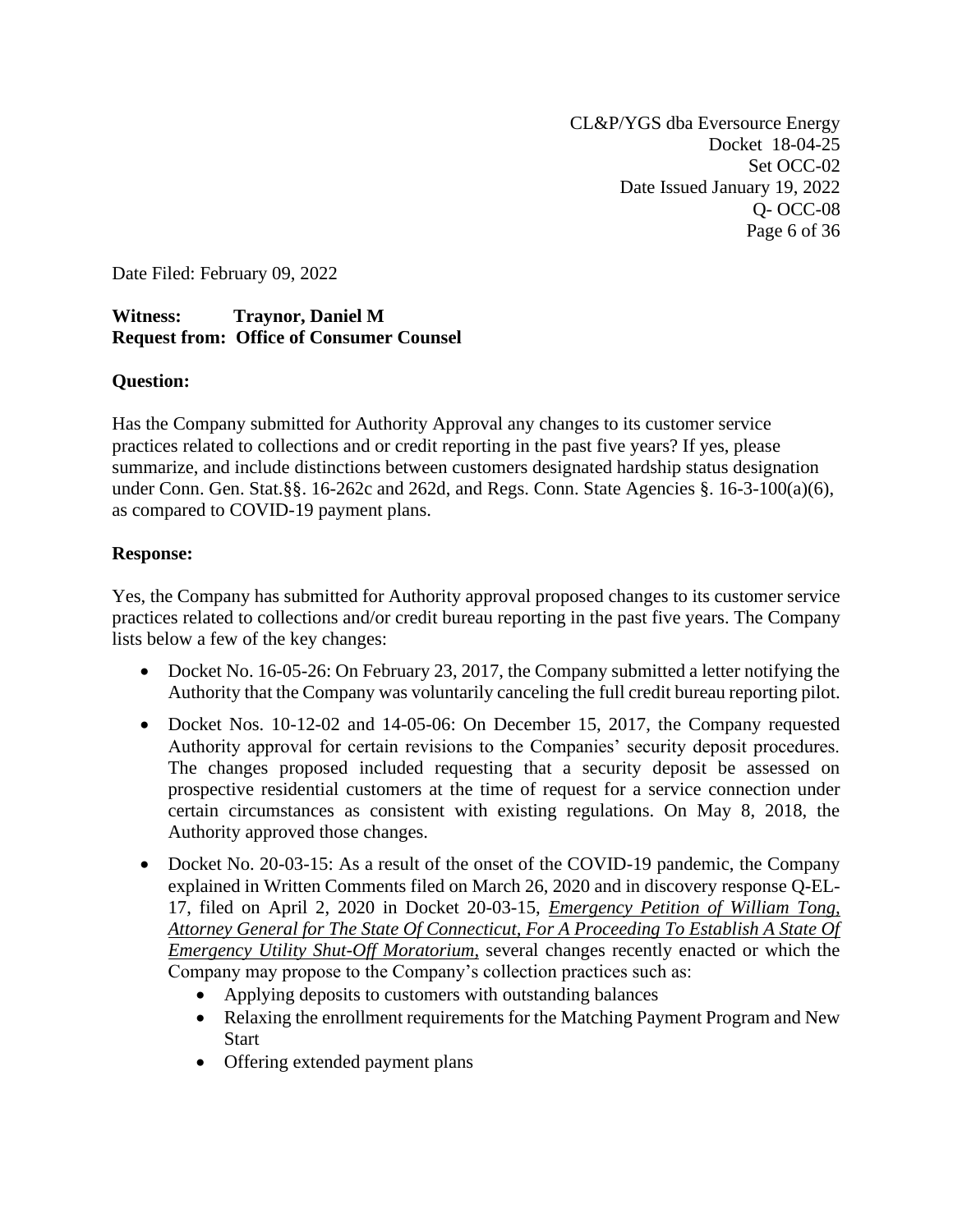- Docket No. 20-03-15: On January 29, 2021, the Company filed a motion seeking Authority approval for a temporary one-time modification to the Companies' longstanding practices regarding annual October 31 expiration of and re-certification requirements for a customer's financial hardship status. On February 11, 2021, the Authority granted this motion.
- Docket No. 20-03-15: On May 6, 2021, PURA EOE filed Motion No. 38 requesting that the Authority approve the Company and Avangrid to restart Non-Residential disconnections. On May 27, 2021, the Authority approved this motion.
- Docket No. 20-07-01: On September 28, 2021, the Authority granted Eversource Motion No. 6 seeking Authority approval to automatically re-certify customers that were coded as hardship during the previous year.
- Docket No. 20-03-15: On November 19, 2021, the Company filed jointly with Avangrid Motion No. 55 requesting approval of transitional payment plans for Residential Non-Hardship customers. On December 10, 2021, the Authority denied that proposal.
- Docket No. 21-07-01: On January 26, 2022, the Company filed Motion No. 13 seeking Authority approval to auto-enroll eligible and verified financial hardship customers in New Start and to provide notification to customers in a similar manner to the process the Authority approved when granting Motion No. 10 which was filed by the Company in Docket No. 20-07-04 in Spring 2021. The Company notes that the 100,000 electric and gas customers the Company automatically re-certified financial hardship status for in November 2021 will be eligible for automatic enrollment in New Start under the Company's Motion No. 13 proposal.
- Docket No. 20-03-15: As directed by the Authority in its December 23, 2021 ruling on Motion No. 57, the Company filed a joint motion with Avangrid on February 1, 2022 seeking approval to restart its previously authorized late payment fee tariff provisions.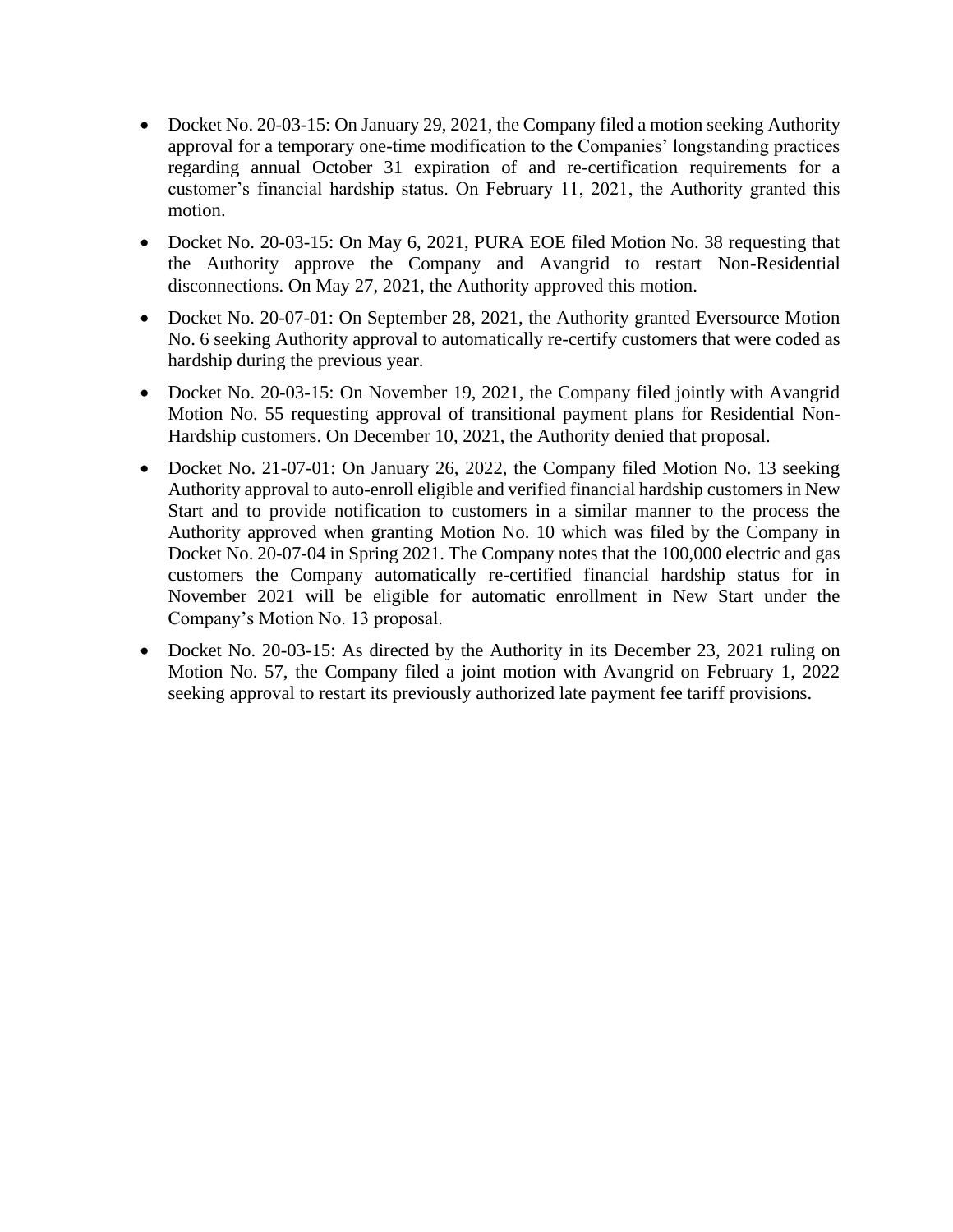YGS dba Eversource Energy Docket 18-04-25 Set OCC-02 Date Issued January 19, 2022 Q- OCC-09 Page 8 of 36

Date Filed: February 09, 2022

# **Witness: Traynor, Daniel M Request from: Office of Consumer Counsel**

## **Question:**

Please demonstrate the mechanisms and safeguards the Company has implemented to ensure it is in full compliance with Conn. Gen. Stat. § 16-262d(g).

#### **Response:**

The Company does not currently directly report customer payment information to credit rating agencies.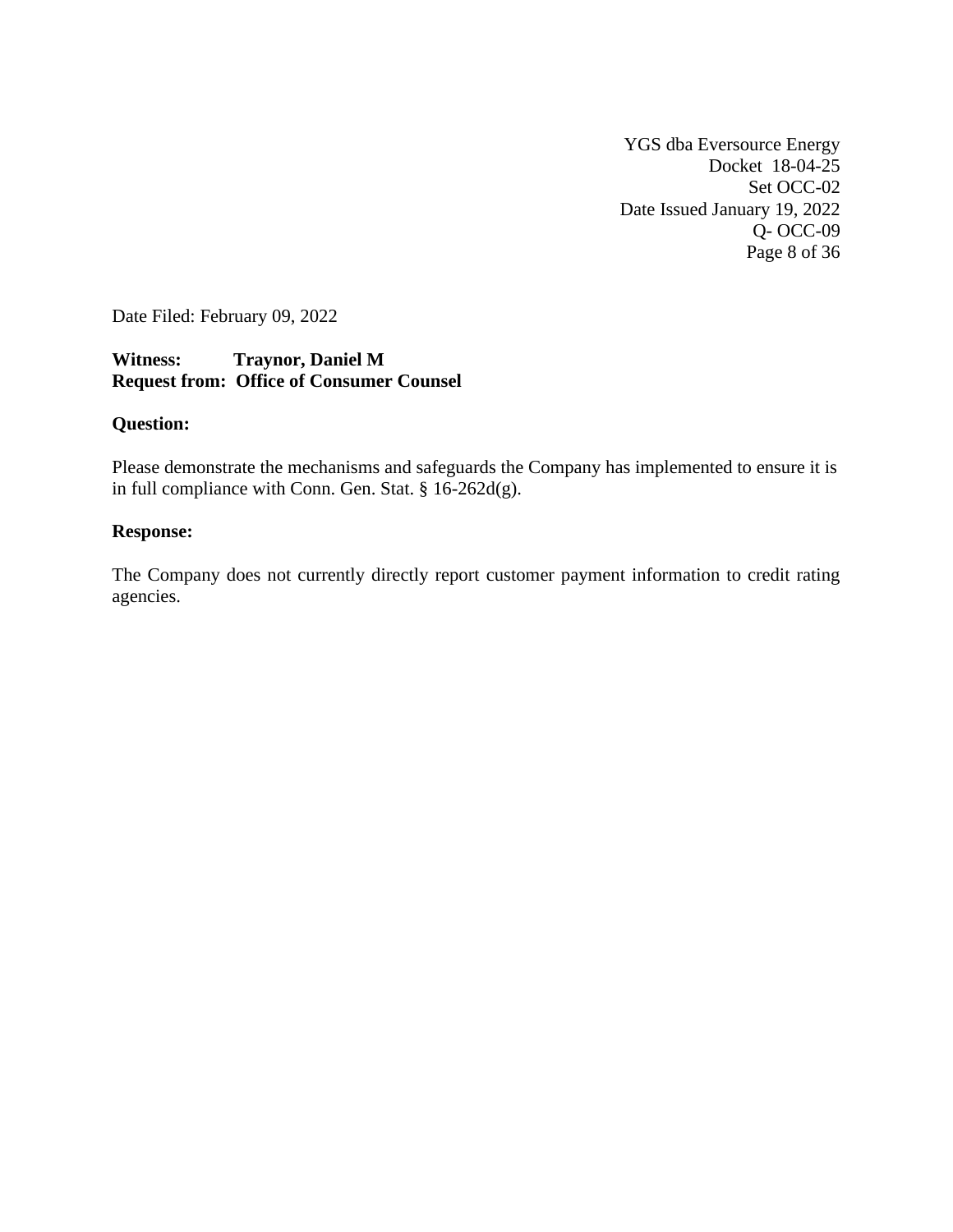CL&P/YGS dba Eversource Energy Docket 18-04-25 Set OCC-02 Date Issued January 19, 2022 Q- OCC-10 Page 9 of 36

Date Filed: February 09, 2022

## **Witness: Traynor, Daniel M Request from: Office of Consumer Counsel**

#### **Question:**

Is the Company prohibited from reporting customer accounts to credit bureaus under any circumstances? Explain.

#### **Response:**

Conn. Gen. Stat §16-262d(g) allows electric distribution and gas providers to report past due customer accounts to credit bureaus if the account is more than 120 days delinquent.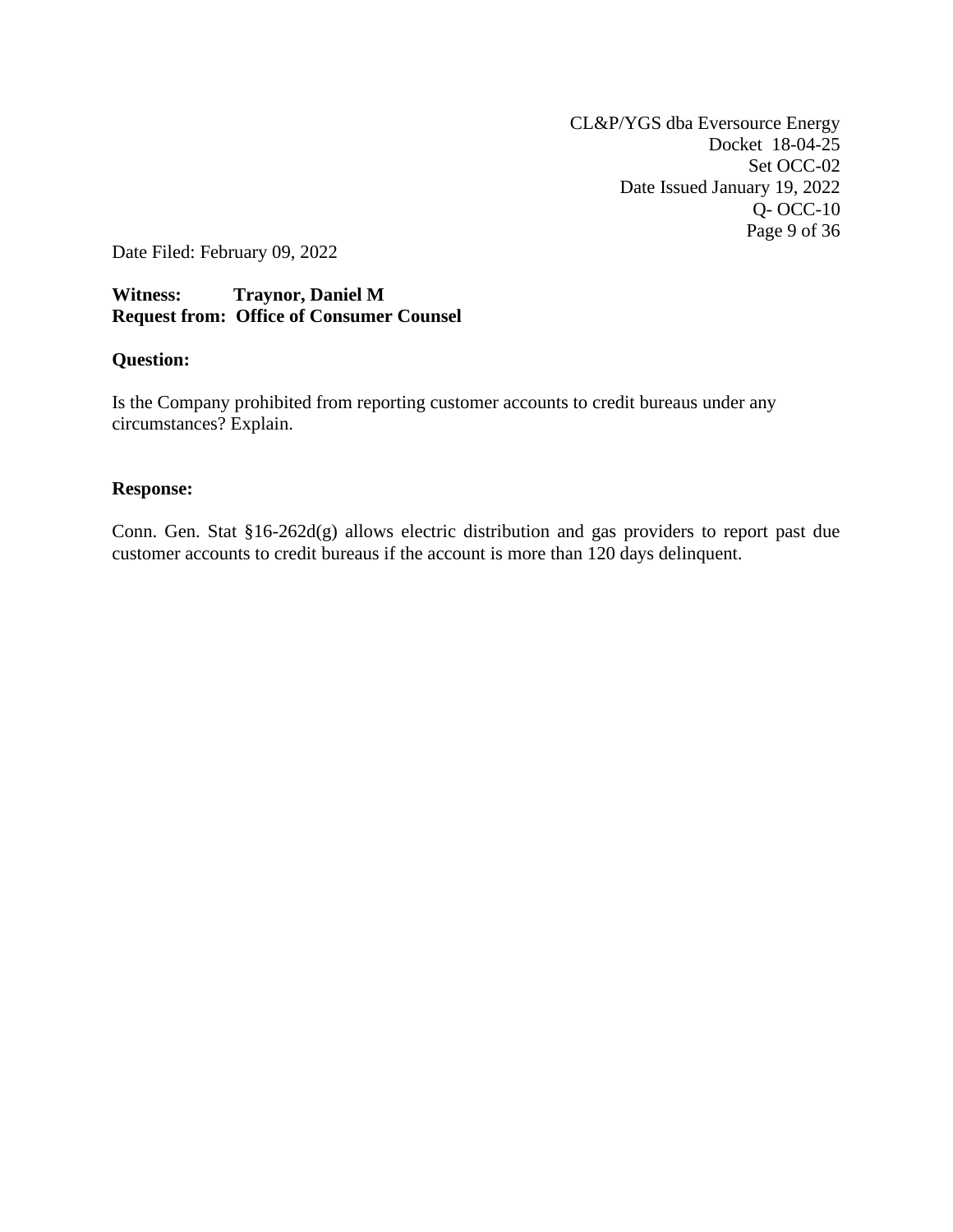CL&P/YGS dba Eversource Energy Docket 18-04-25 Set OCC-02 Date Issued January 19, 2022 Q- OCC-11 Page 10 of 36

Date Filed: February 09, 2022

## **Witness: Traynor, Daniel M Request from: Office of Consumer Counsel**

#### **Question:**

Please demonstrate the mechanisms and safeguards the Company has implemented to ensure it is in full compliance with Conn. Gen. Stat. § 16-262d(g).

#### **Response:**

The Company does not currently directly report customer payment information to credit rating agencies.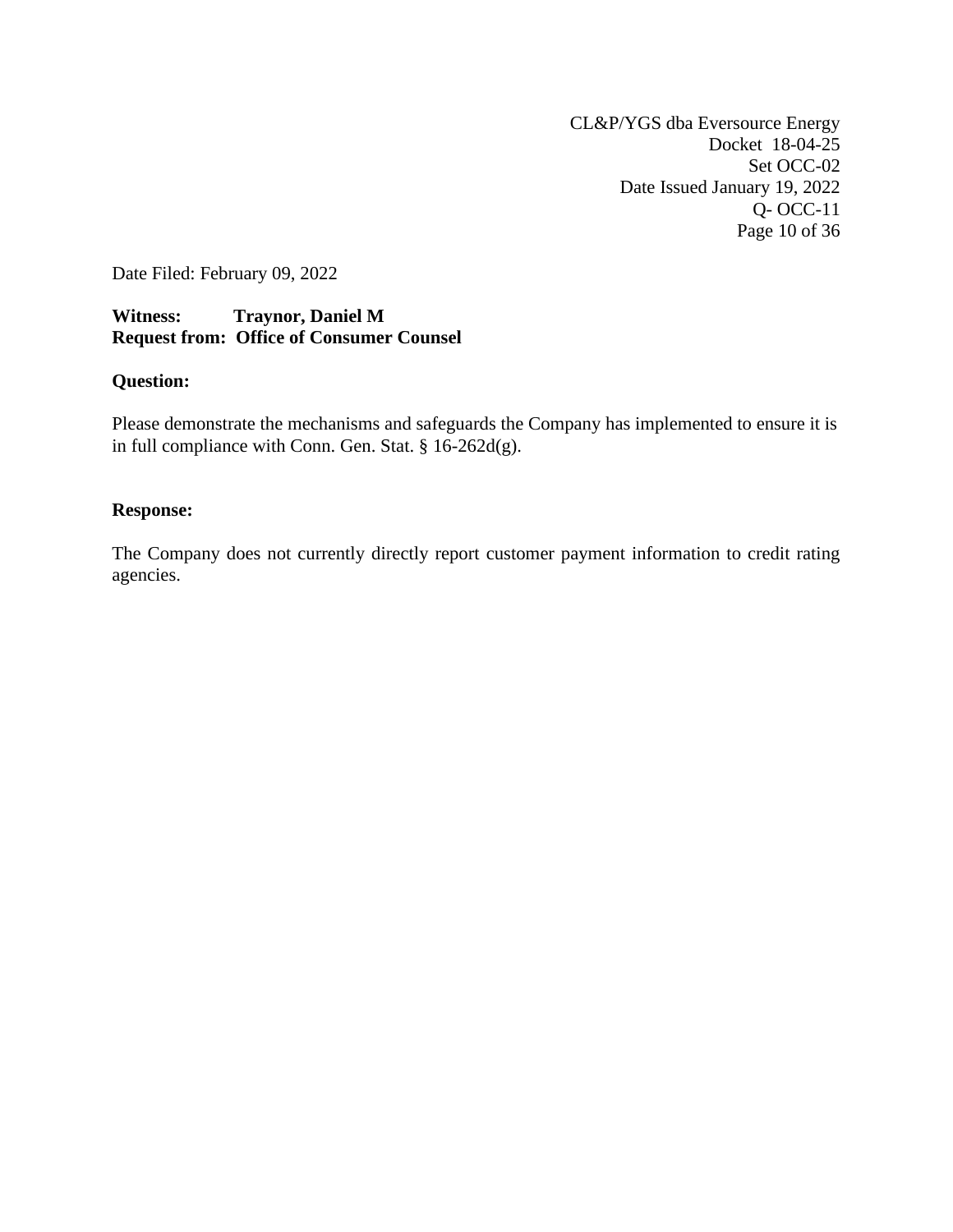CL&P dba Eversource Energy Docket 18-04-25 Set OCC-03 Date Issued February 16, 2022 Q- OCC-12 Page 11 of 36

Date Filed: March 01, 2022

#### **Witness: N/A Request from: Office of Consumer Counsel**

#### **Question:**

Does the Company ever report a customer's account that is actively participating in a Company payment plan to a third-party collection agency or legal collections firm, and if so under what circumstances?

#### **Response:**

No. The Company does not refer a customer's account that is actively participating in a payment plan or an arrearage forgiveness plan to a third-party collection agency or legal collection firm.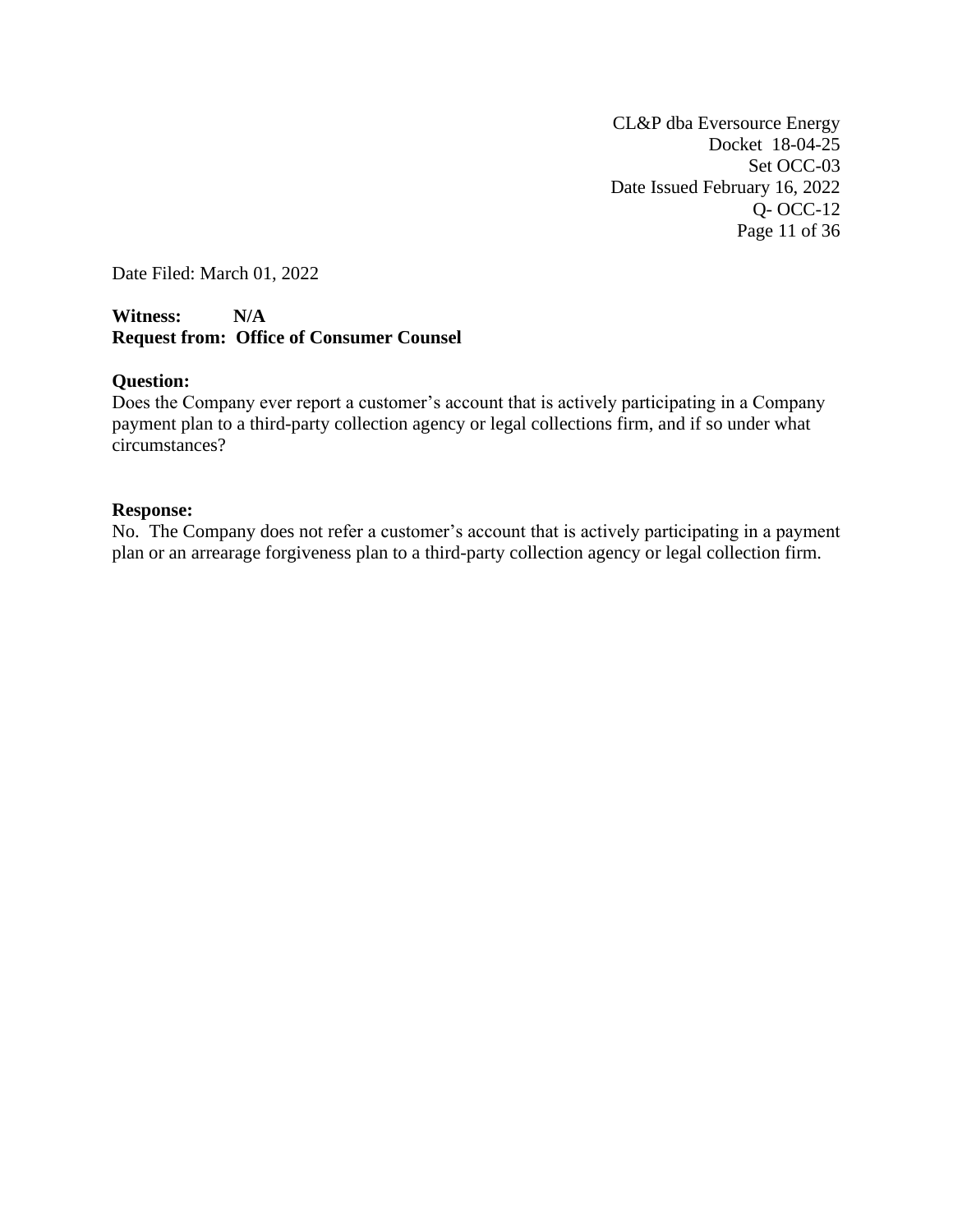CL&P dba Eversource Energy Docket 18-04-25 Set OCC-03 Date Issued February 16, 2022 Q- OCC-13 Page 12 of 36

Date Filed: March 01, 2022

## **Witness: N/A Request from: Office of Consumer Counsel**

Question:

Does the Company interpret the "Shut off moratorium" from Docket No. 20-03- 15, Emergency Petition Of William Tong, Attorney General For The State Of Connecticut, For A Proceeding To Establish A State Of Emergency Utility ShutOff Moratorium, to include a moratorium on reporting accounts in arrears to a third-party collection agency or legal collections firm during the pendency of the moratorium?

#### **Response:**

PURA defined the "shut-off moratorium" in Docket No. 20-03-15 in its Rulings on Motions No. 1 and 2 initiating the docket. Specifically, in those rulings PURA directed the state's utilities to refrain from terminating utility service to residential and non-residential customers for a certain period of time except for reasons of public safety. The Company does not send active customers to third-party collections agencies.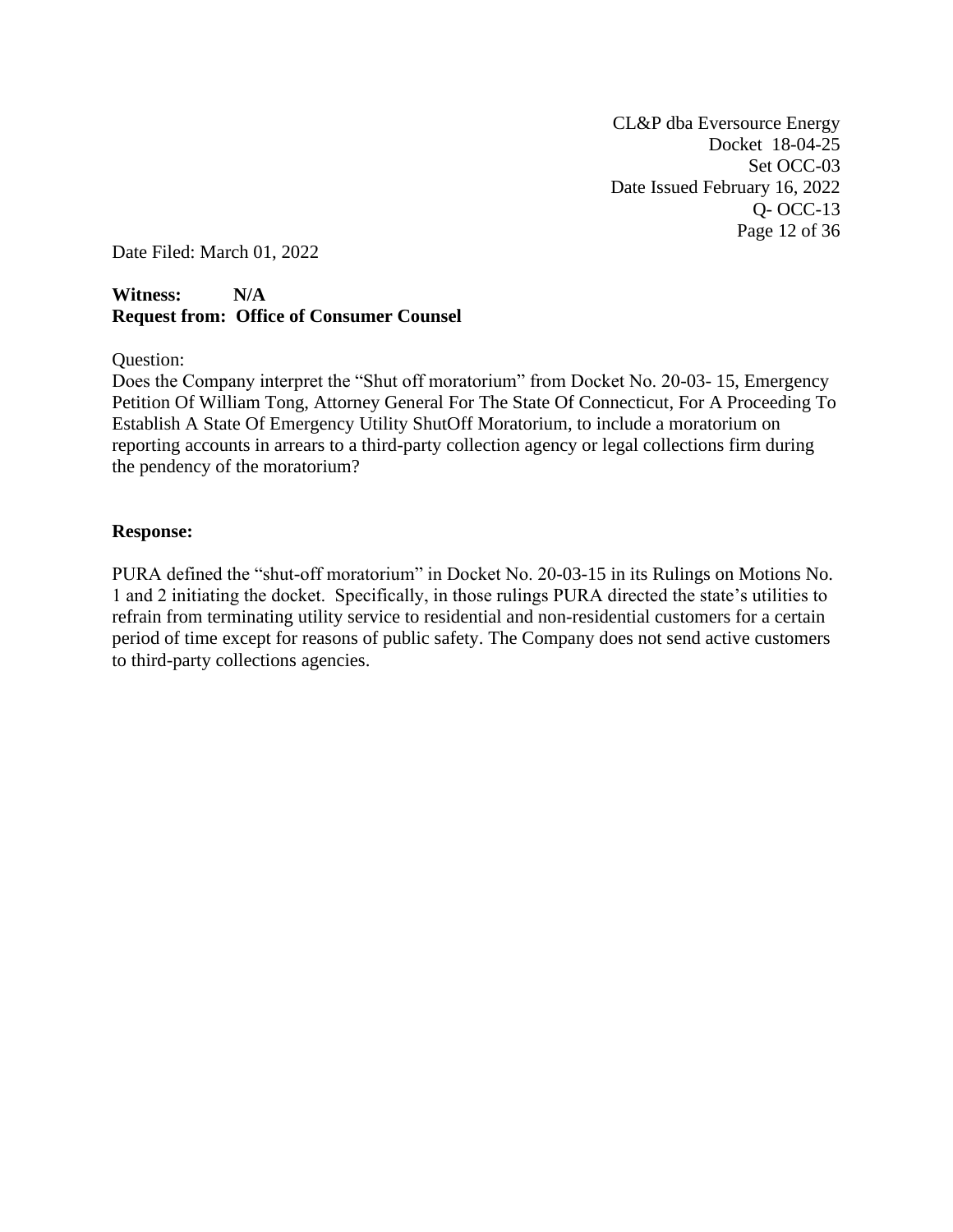CL&P dba Eversource Energy Docket 18-04-25 Set OCC-03 Date Issued February 16, 2022 Q- OCC-14 Page 13 of 36

Date Filed: March 01, 2022

## **Witness: N/A Request from: Office of Consumer Counsel**

#### **Question:**

Before the Company refers an account to a third-party collection agency or legal collections firm, what if any steps does the company take to enroll a customer in a payment plan?

#### **Response:**

Referring accounts to legal collection firms occurs only after all prior collections efforts have not yielded results. Such collections efforts may include, but are not limited to, notification of arrearage forgiveness programs or flexible payment plans through various communication channels. Once an account is referred, legal collection firms are directed to work with the customer to enroll on arrearage forgiveness programs or flexible payment plans prior filing a case.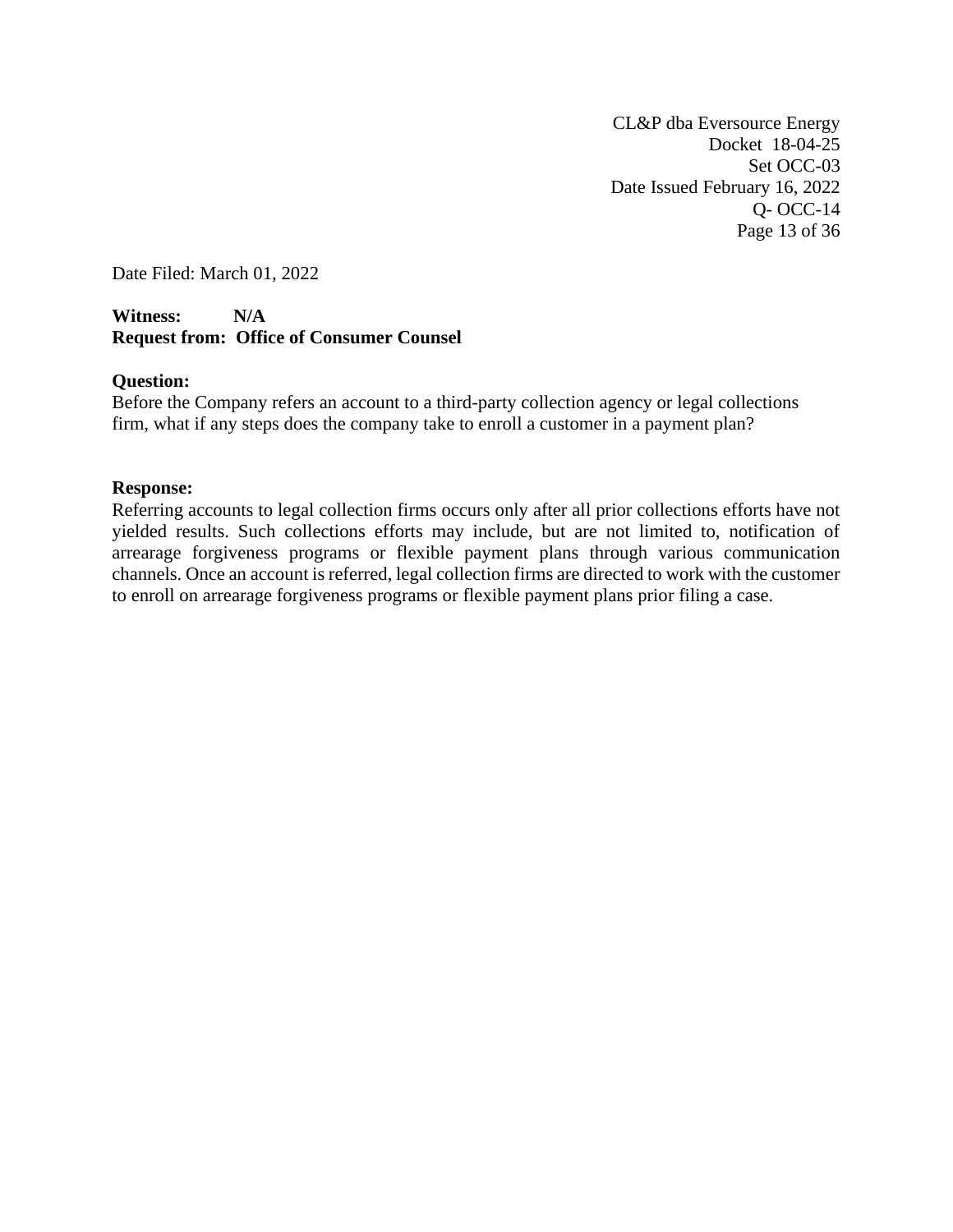**The United Illuminating Company Witness: Kathleen Wasilnak**

**Docket No. 18-04-25 Page 14 of 36**

**Date Submitted: February 4, 2022**

- **OCC-003 Q:** Please describe the Company's workflow and timing for collections efforts. Include when a customer account is considered "inactive due to nonpayment," when "delinquent accounts are placed for collections," and how "delinquent accounts" are determined. What is the procedure for notification to a customer that an unpaid account will be reported to a credit agency, including when a customer is issued a final bill?
- **OCC-003 A**: Accounts are considered "delinquent" if there is a balance owed greater than 33 days. The customer will receive a shut off notice, reminder call and final delinquent notice advising that they are eligible for disconnection. If disconnected and the customer does not make a payment or arrangement within 10 days the account becomes inactive and is finaled. Finaled accounts are referred to a collection agency 44 days after becoming final. The Company no longer directly reports accounts to the credit agency/bureaus.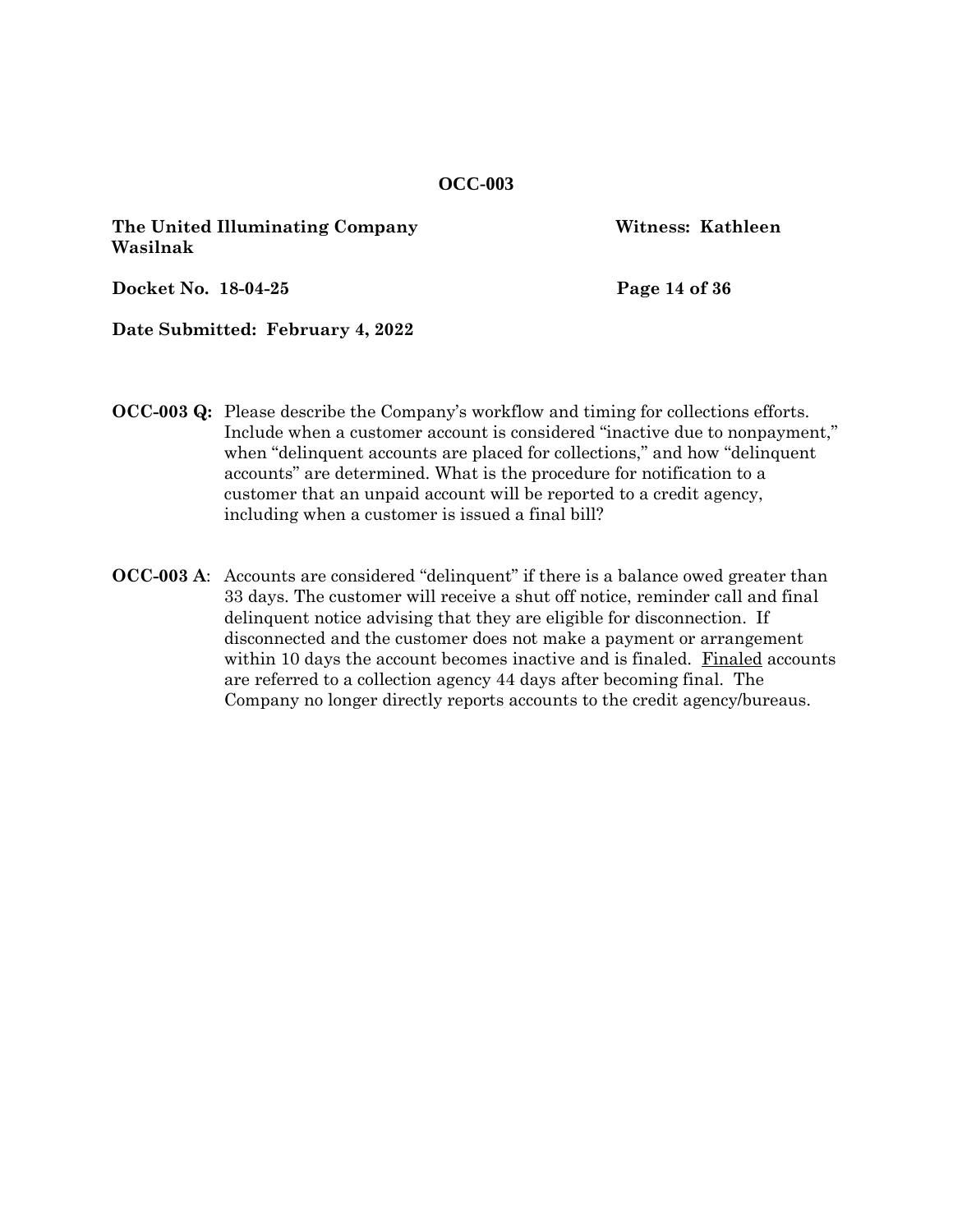**The United Illuminating Company Witness: Kathleen Wasilnak**

**Docket No. 18-04-25 Page 15 of 36**

**Date Submitted: February 4, 2022**

- **OCC-004 Q:** Please describe the Company's process and timeline for when it uses a thirdparty for collections. At what stage and by whom could a customer's account be reported to a credit bureau? Does the Company ever report a customer's account that is in a payment plan to credit agencies, and if so under what circumstances?
- **OCC-004 A**: Residential Active accounts with balances of \$2500 greater than 90 days can be referred to a legal firm for collection activity; the legal firm does not report accounts to the credit bureaus.

Finaled accounts with balances greater than \$25 will be referred to a third-party collection agency 44 days after becoming final. Collection agencies will report accounts with unpaid balances \$100 or greater to the credit bureaus.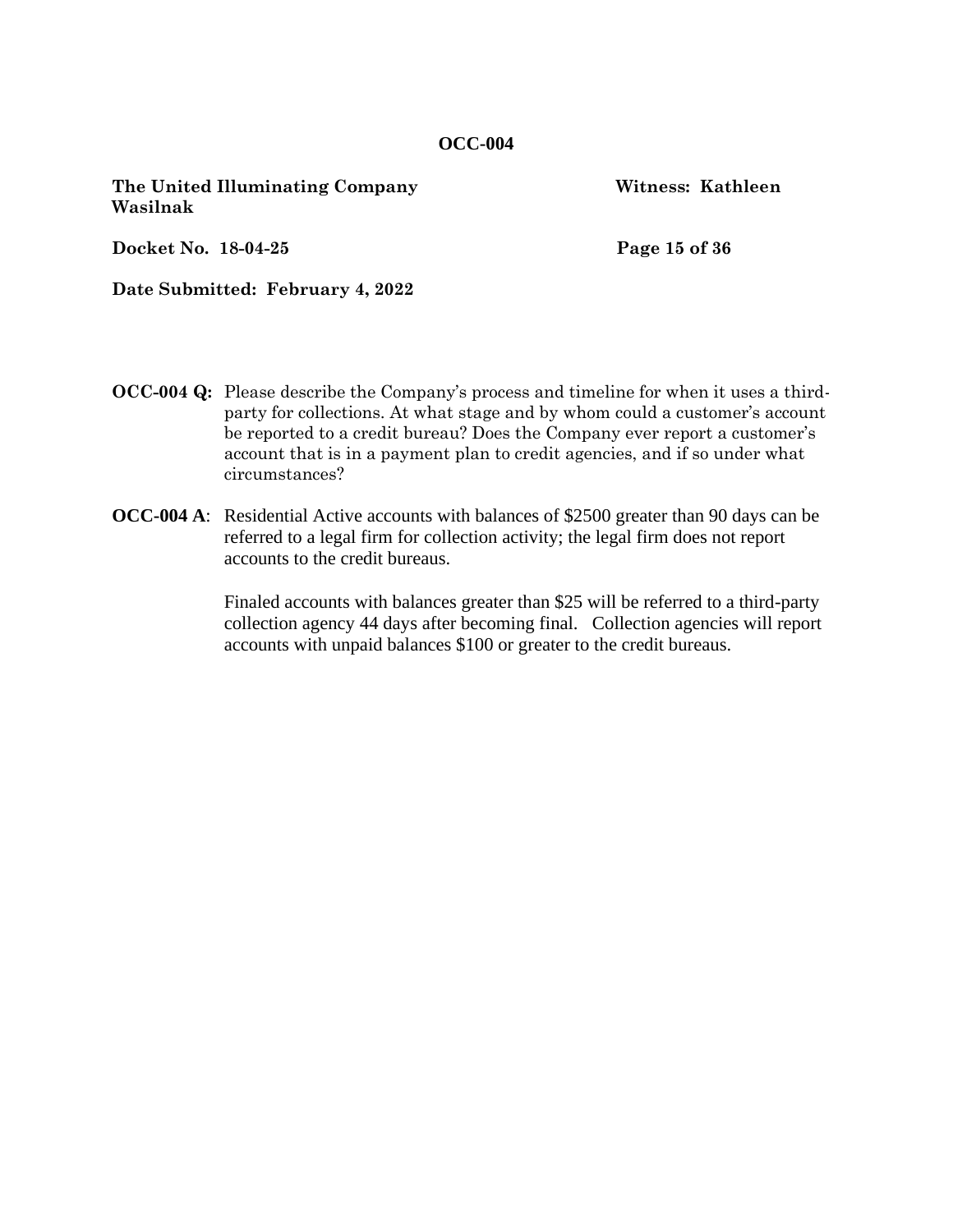## **OCC-004 Supplement**

**The United Illuminating Company Witness: Kathleen Wasilnak**

**Docket No. 18-04-25 Page 16 of 36**

**Date Submitted: February 28, 2022**

#### **OCC-004 Q:**

Please describe the Company's process and timeline for when it uses a third-party for collections. At what stage and by whom could a customer's account be reported to a credit bureau? Does the Company ever report a customer's account that is in a payment plan to credit agencies, and if so under what circumstances?

#### **OCC-004 A**:

The Company is providing this supplemental response to expand on its original response submitted on February  $4<sup>th</sup>$ .

Prior to mid-2021, accounts with balances of \$1000 at 60 days of delinquency could be referred to a legal firm for collection activity. As of mid-2021, residential active accounts with balances of \$2500 greater than 90 days can be referred to a legal firm for collection activity; the legal firm does not report accounts to the credit bureaus.

Finaled accounts with balances greater than \$25 will be referred to a third-party collection agency 44 days after becoming final. Collection agencies will report accounts with unpaid balances \$100 or greater to the credit bureaus.

The Company does not report a customer's account that is in a payment plan to any credit bureaus/agencies.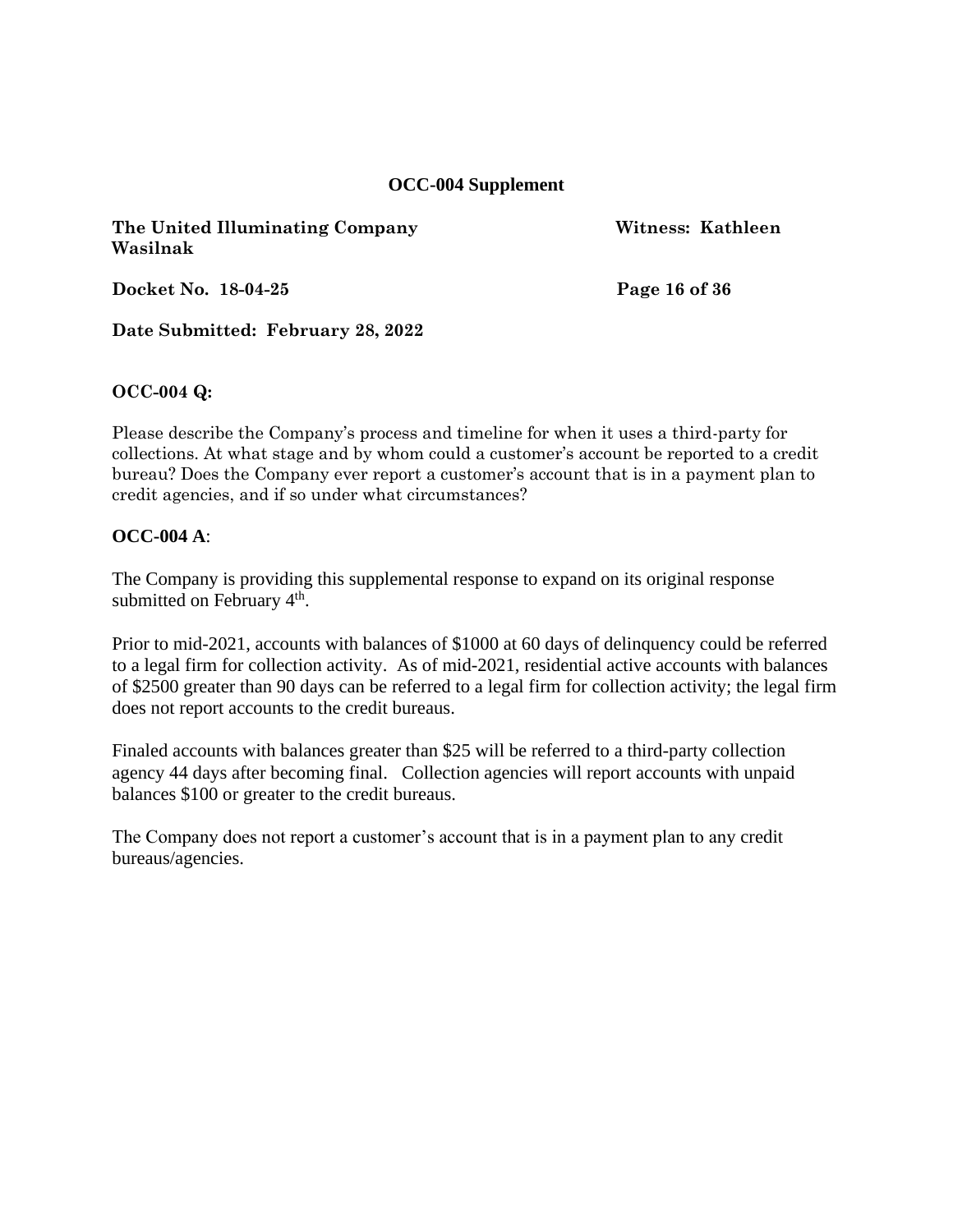**The United Illuminating Company Witness: Kathleen Wasilnak**

**Docket No. 18-04-25 Page 17 of 36**

**Date Submitted: February 4, 2022**

- **OCC-005 Q:** Has the Company reported any customer accounts to a credit reporting agency in the past five years? If yes, please provide account details including but not limited to account status (inactive, written off, disconnected, etc.), amount past due, days past due, etc.
- **OCC-005 A**: The Company stopped credit reporting in March 2018. Previously, the Company reported to the credit reporting agency (aka credit bureaus) on a monthly basis; each month's file contained over 380k customers. All residential accounts were reported regardless of account status.

Accounts delinquent 90 days or greater from the invoice date and owing more than \$200 were reported as delinquent. Current accounts (accounts delinquent less than 90 days) and delinquent accounts owing less than \$200 were reported as current.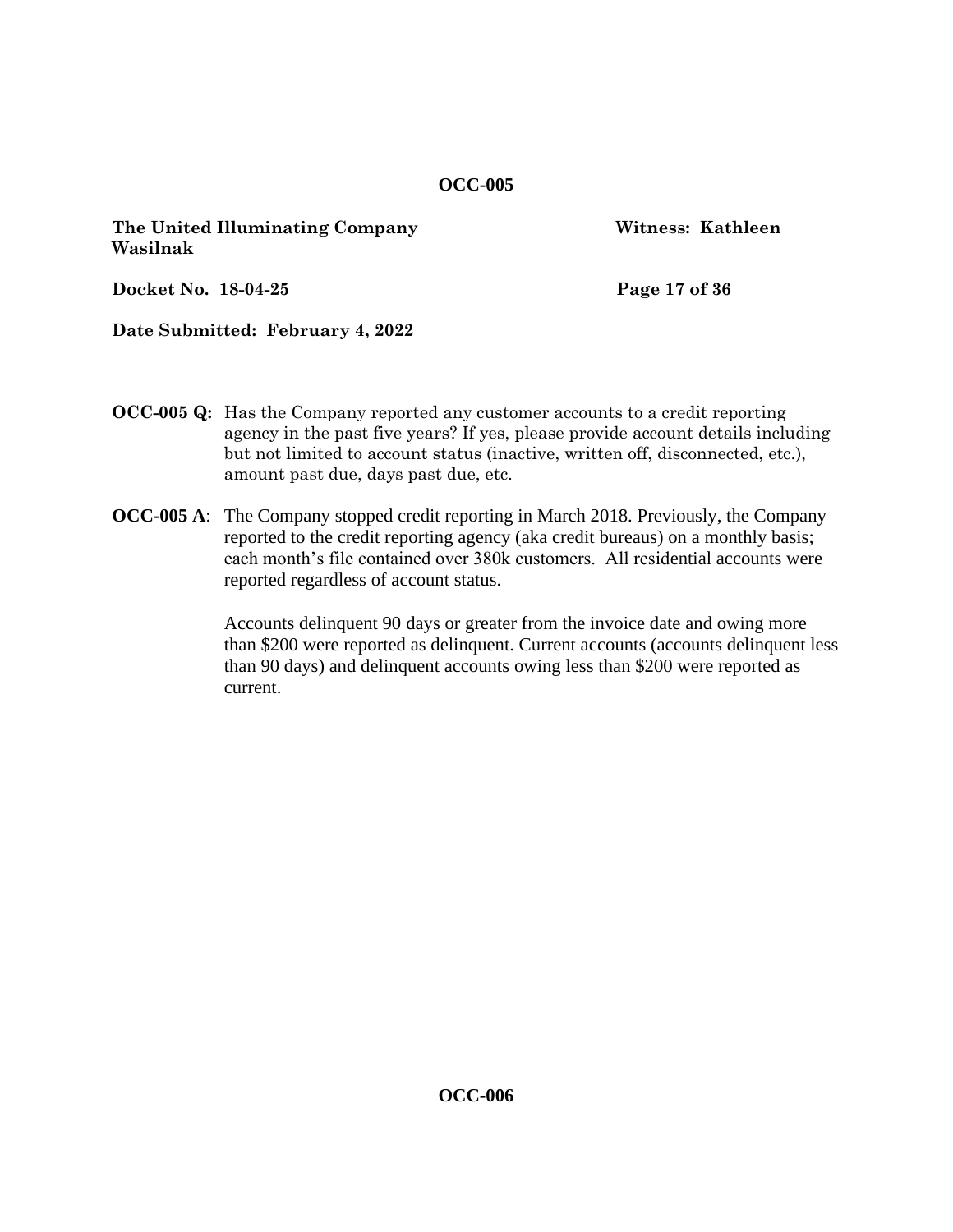**The United Illuminating Company Witness: Kathleen Wasilnak**

**Docket No. 18-04-25 Page 18 of 36**

**Date Submitted: February 4, 2022**

- **OCC-006 Q:** Has the Company reported any customer accounts to a collections agency in the past five years? If yes, please provide account details including but not limited to account status (inactive, written off, disconnected, etc.), amount past due, days past due, etc.
- **OCC-006 A**: As shown in the table below, over the past five years the Company has reported on average 20,000 final accounts and 6,000 active accounts for collections. Due to the voluminous number of accounts, the Company is not able to provide the details requested for every account with this response. The Company will endeavor to compile this voluminous data if the OCC deems it necessary.

The Company uses collection agencies for finaled accounts that still have a balance owed of \$25 or more 44 days after move out, regardless of the reason (customer request, non-pay disconnect). The following is a summary of finaled accounts reported to collection agencies:

| <b>Final Accounts</b> | # submitted | \$submitted  |
|-----------------------|-------------|--------------|
| 2017                  | 21460       | \$16,771,621 |
| 2018                  | 17877       | \$14,067,543 |
| 2019                  | 18743       | \$15,722,684 |
| 2020                  | 21937       | \$16,375,137 |
| 2021                  | 21293       | \$20,714,129 |

The Company also uses a legal collections firm to collect on active accounts. Prior to mid-2021 past due balances greater than \$1000 at 60 days delinquent were referred. This criterion changed mid 2021 to greater than \$2500 at 90 days delinquent. A summary of accounts submitted to a legal collections firm is as follows:

| <b>Active Accounts</b> | # submitted | \$submitted  |
|------------------------|-------------|--------------|
| 2017                   | 4764        | \$16,771,621 |
| 2018                   | 5590        | \$14,067,543 |
| 2019                   | 5833        | \$15,722,684 |
| 2020                   | 8827        | \$16,375,137 |
| 2021                   | 5075        | \$20,714,129 |

**OCC-006 Revised**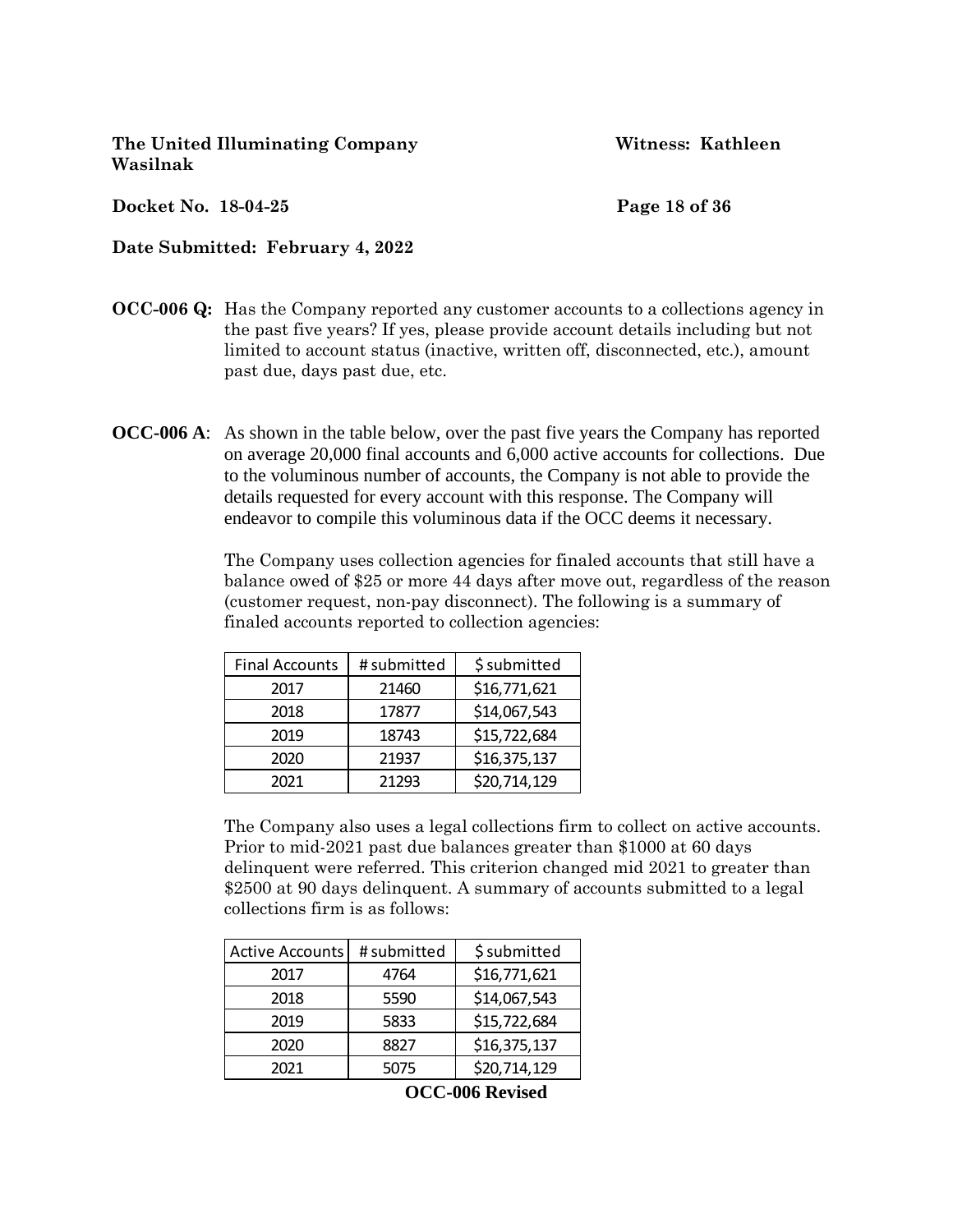**The United Illuminating Company Witness: Kathleen Wasilnak**

**Docket No. 18-04-25 Page 19 of 36**

**Date Submitted: February 28, 2022**

- **OCC-006 Q:** Has the Company reported any customer accounts to a collections agency in the past five years? If yes, please provide account details including but not limited to account status (inactive, written off, disconnected, etc.), amount past due, days past due, etc.
- **OCC-006 A**: This response has been revised to correct the figures in the Active Accounts table below to provide the corrections to the amounts listed in the "\$ submitted" column. The table in the original response included incorrect data.

As shown in the table below, over the past five years the Company has reported on average 20,000 final accounts and 6,000 active accounts for collections. Due to the voluminous number of accounts, the Company is not able to provide the details requested for every account with this response. The Company will endeavor to compile this voluminous data if the OCC deems it necessary.

The Company uses collection agencies for finaled accounts that still have a balance owed of \$25 or more 44 days after move out, regardless of the reason (customer request, non-pay disconnect). The following is a summary of finaled accounts reported to collection agencies:

| <b>Final Accounts</b> | # submitted | \$submitted  |
|-----------------------|-------------|--------------|
| 2017                  | 21460       | \$16,771,621 |
| 2018                  | 17877       | \$14,067,543 |
| 2019                  | 18743       | \$15,722,684 |
| 2020                  | 21937       | \$16,375,137 |
| 2021                  | 21293       | \$20,714,129 |

The Company also uses a legal collections firm to collect on active accounts. Prior to mid-2021, past due balances greater than \$1000 at 60 days delinquent were referred. This criterion changed mid 2021 to greater than \$2500 at 90 days delinquent. A summary of accounts submitted to a legal collections firm is as follows: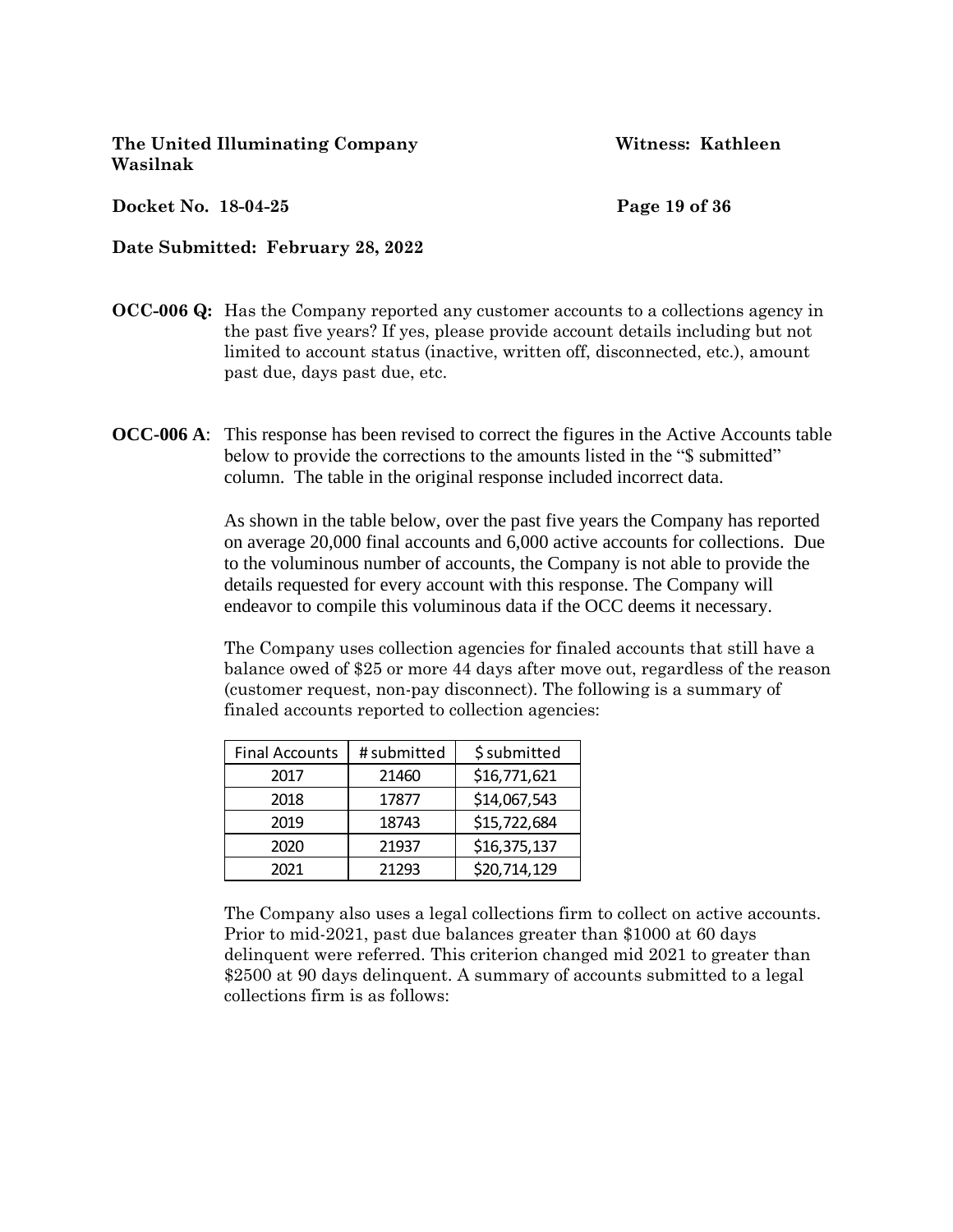| <b>Active Accounts</b> | # submitted | \$submitted  |
|------------------------|-------------|--------------|
| 2017                   | 4122        | \$19,470,004 |
| 2018                   | 5325        | \$21,162,846 |
| 2019                   | 4722        | \$12,369,985 |
| 2020                   | 8509        | \$18,565,850 |
| 2021                   | 5075        | \$10,734,691 |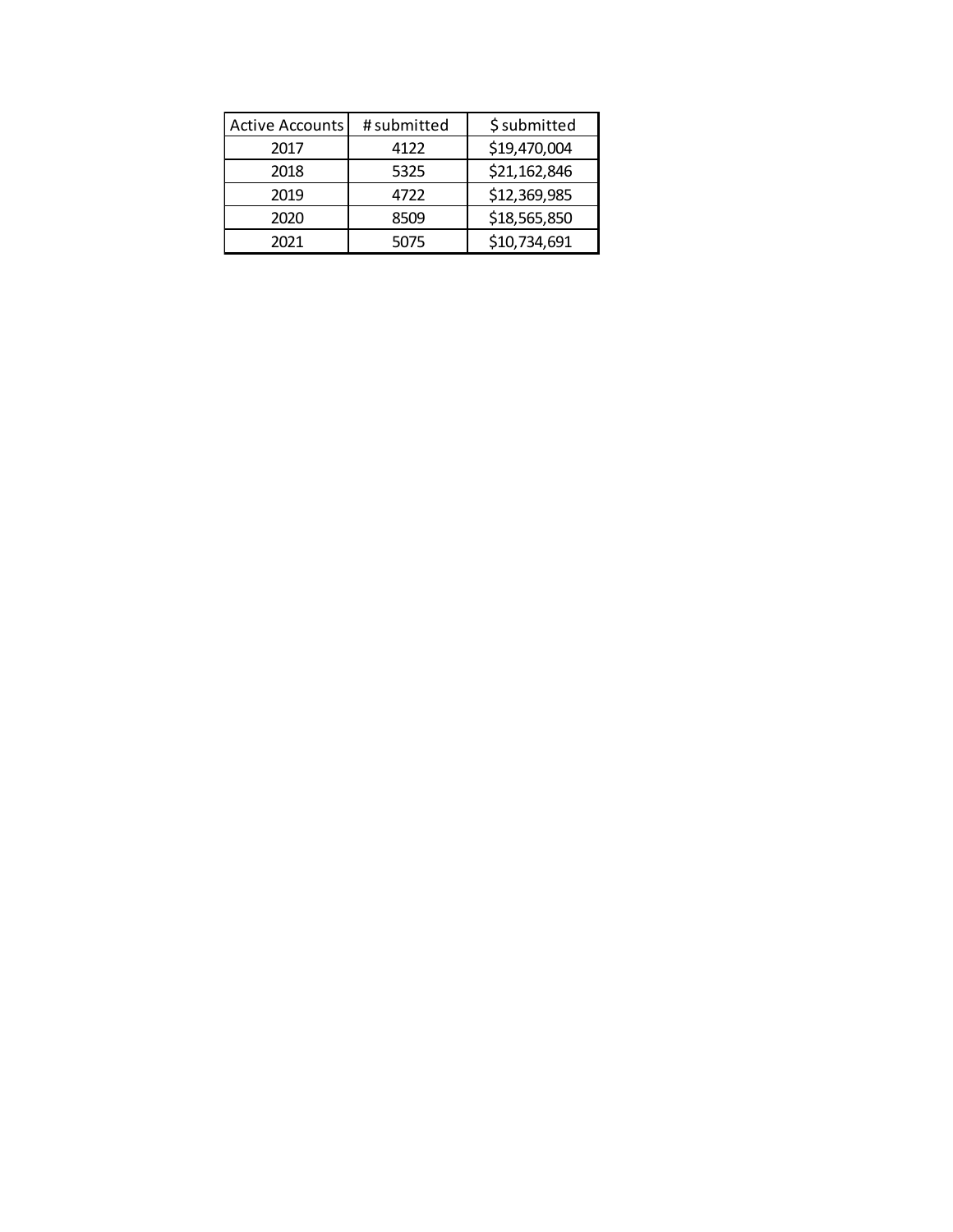**The United Illuminating Company Witness: Kathleen Wasilnak**

**Docket No. 18-04-25 Page 21 of 36**

**Date Submitted: February 4, 2022**

- **OCC-007 Q:** Has the Company received any complaints through the PURA Consumer Division related to credit reporting in the past five years? If yes, please provide account details including but not limited to account status (inactive, written off, disconnected, etc.), amount past due, days past due, etc.
- **OCC-007 A**: OCC-007 UI Attachment 1 contains complaints received through the PURA Consumer Division related to credit reporting over the past five years.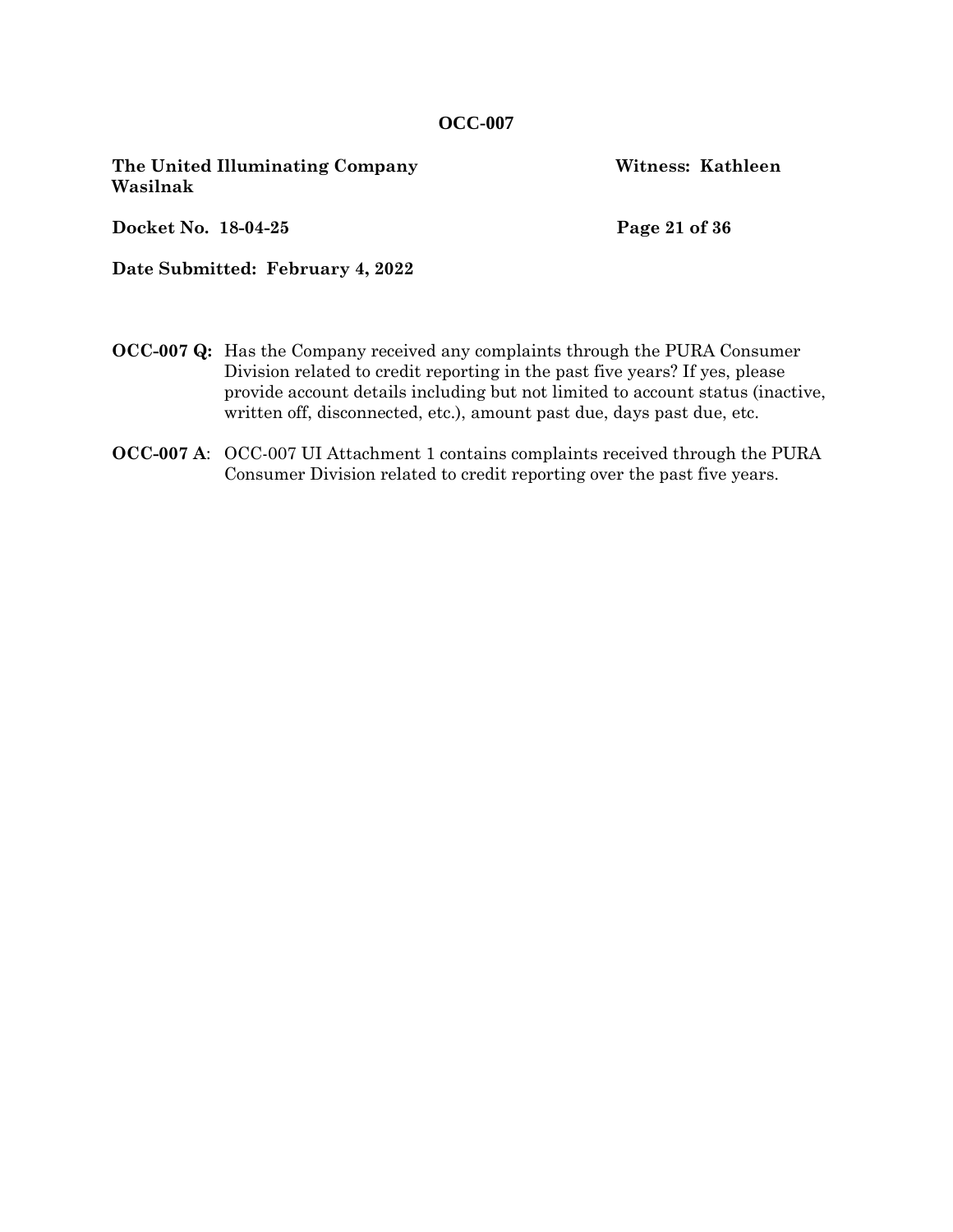**The United Illuminating Company 6 1996 1997 1998 Witness: Kathleen Wasilnak**

**Docket No. 18-04-25 Page 22 of 36**

**Date Submitted: February 4, 2022**

- **OCC-008 Q:** Has the Company submitted for Authority Approval any changes to its customer service practices related to collections and or credit reporting in the past five years? If yes, please summarize, and include distinctions between customers designated hardship status designation under Conn. Gen. Stat.§§. 16-262c and 262d, and Regs. Conn. State Agencies §. 16-3-100(a)(6), as compared to COVID-19 payment plans.
- **OCC-008 A**: Following are the changes submitted for Authority approval in the past five years:
	- Docket No. 16-06-04: UI filed Motion No. 41 (pursuant to Order No. 6) requesting approval for UI to cease credit reporting on all customers. PURA approval received March 19, 2018.
	- Docket No. 20-03-15: On February 19, 2021 UI filed response to CL&P-YGS Motion No. 22. The Company notified the Authority that UI voluntarily agreed to a temporary one-time modification to automatically re-certify customer previously classified as financial hardship.
	- Docket No. 20-03-15: EOE filed Motion 38 on May 6, 2021 on behalf of the Company requesting approval to restart Non-Residential disconnections. Authority approved on May 27, 2021.
	- Docket No. 20-03-15: EOE filed Motion 45 on June 25, 2021 on behalf of the Company requesting approval to restart Residential Non-Hardship disconnections. Authority approved on August 6, 2021.
	- Docket No. 21-07-01: On September 27, 2021 UI filed response in support of Eversource's Motion No. 6 which was seeking approval to automatically extend financial hardship status for all customers who qualified for financial hardships status for the 2021 hardship year. Authority approved on September 28, 2021.
	- Docket No. 20-03-15: On November 19, 2021, the Company filed jointly with Eversource Motion No. 55 requesting approval of transitional payment plans for Residential Non-Hardship customers. The Authority denied the proposal on December 10, 2021.
	- Docket No. 16-06-04: UI filed Motion 59 (pursuant to Order No. 6) on December 9, 2021. The Company requested approval to resume enforcement of its late charge policy for non-residential and residential non-hardship customer. Authority approval is pending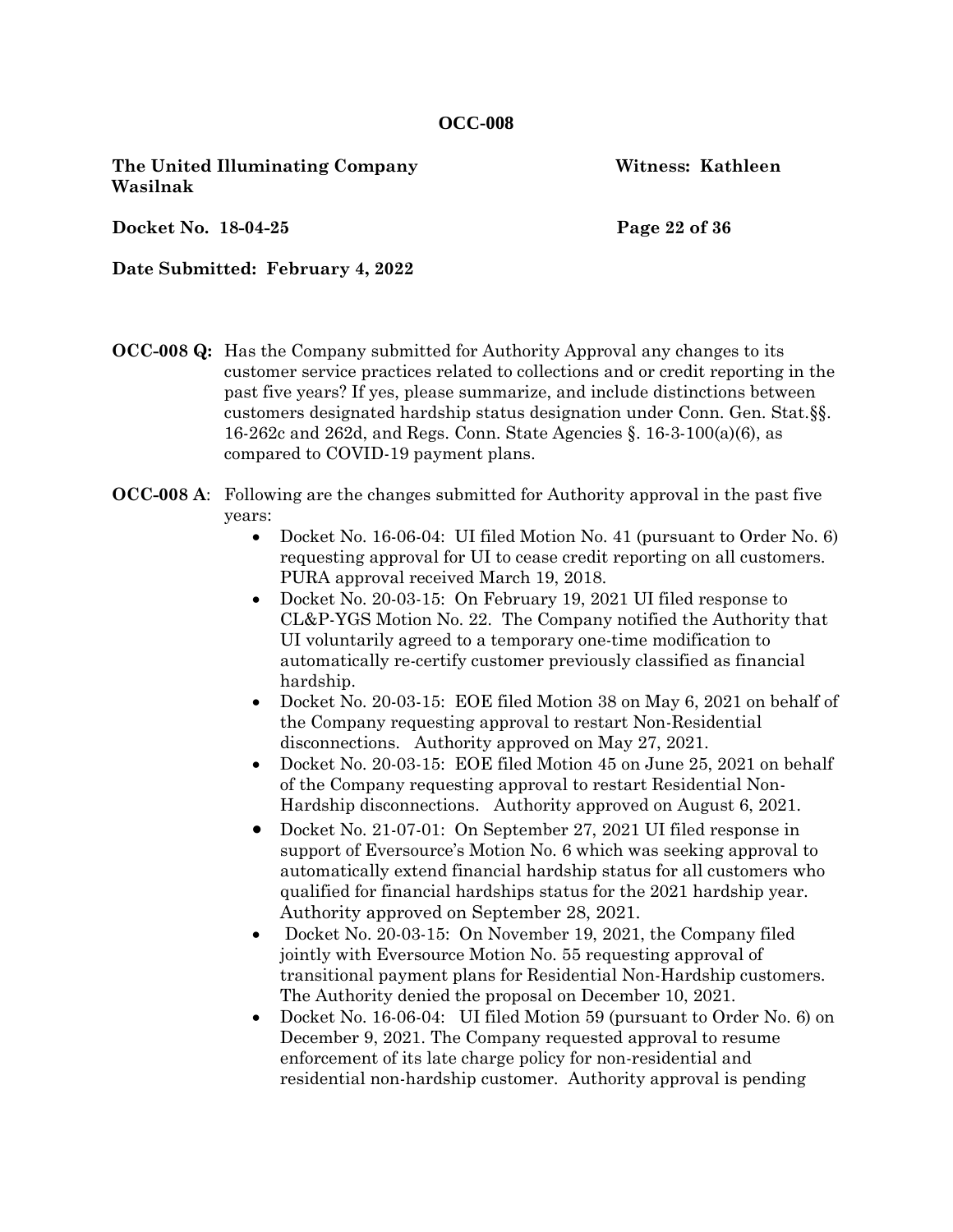**The United Illuminating Company Witness: Kathleen Wasilnak**

**Docket No. 18-04-25 Page 23 of 36**

**Date Submitted: February 4, 2022**

- **OCC-009 Q:** Please provide information for the last five years on the number of credit reporting inquiries/complaints/disputes (and outcomes of same), including the number of customer credit disputes received, the number of customer credit disputes resolved, the disposition of resolved customer credit disputes and the cost of customer credit dispute resolution; and how the inquiry/complaint/dispute was received.
- **OCC-009 A**: OCC-009 UI Attachment 1 contains a summary of how disputes filed through e-OSCAR (a web based, automated system that enables Data Furnishers and Credit Reporting Agencies to create and respond to consumer credit history disputes) were resolved in 2017. The summary report includes the number of accounts disputed by response type, regardless of account status.

In 2018, after notifying the Credit Bureau that the Company would no longer be submitting credit reporting all Company reported information was deleted at the credit bureaus.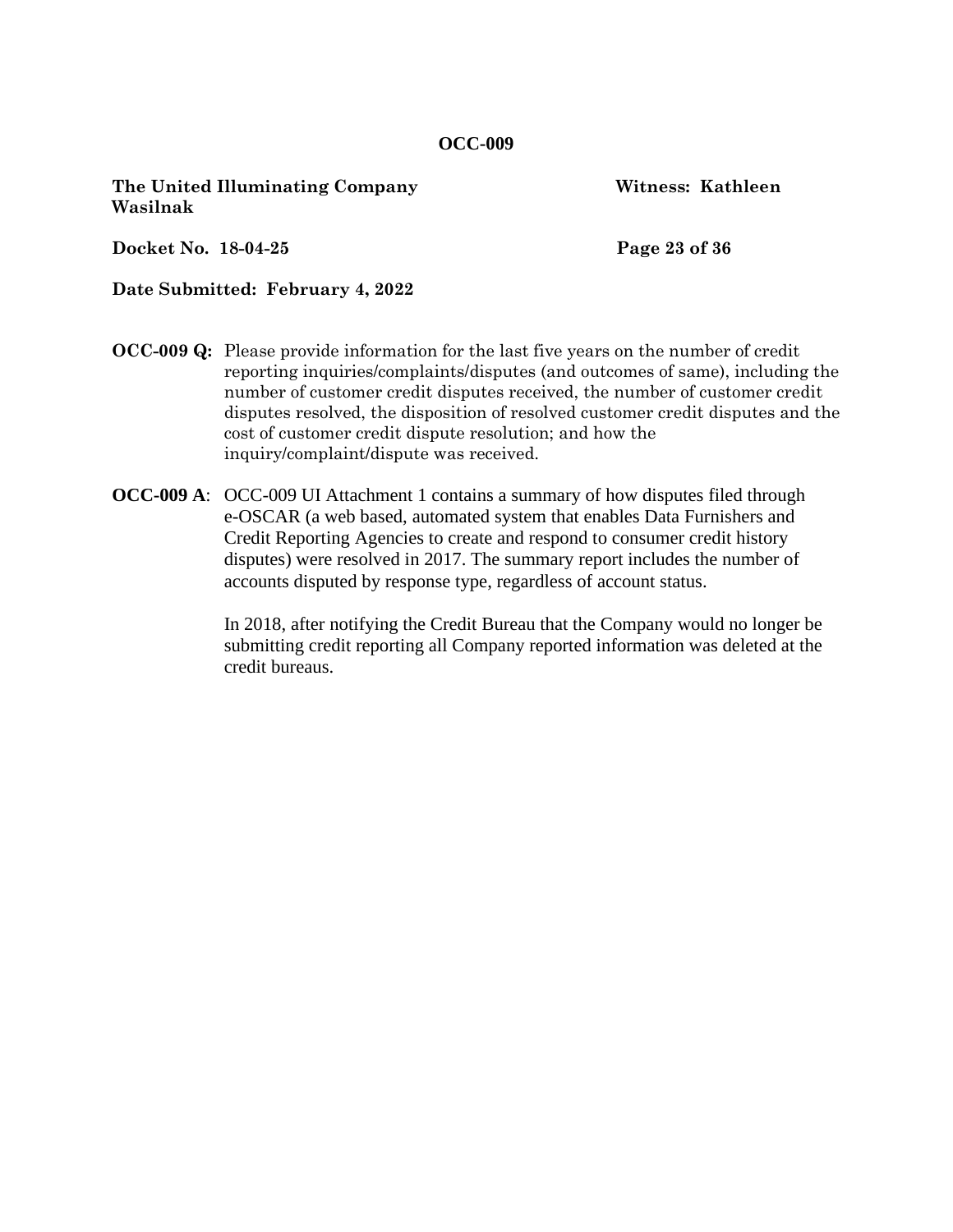| Wasilnak            | The United Illuminating Company                                                                                                     | Witness: Kathleen |
|---------------------|-------------------------------------------------------------------------------------------------------------------------------------|-------------------|
| Docket No. 18-04-25 |                                                                                                                                     | Page 24 of 36     |
|                     | Date Submitted: February 4, 2022                                                                                                    |                   |
|                     | <b>OCC-010 Q:</b> Is the Company prohibited from reporting customer accounts to credit<br>bureaus under any circumstances? Explain. |                   |

**OCC-010 A**: The Company is unaware of any prohibition from reporting to credit bureaus under any circumstances.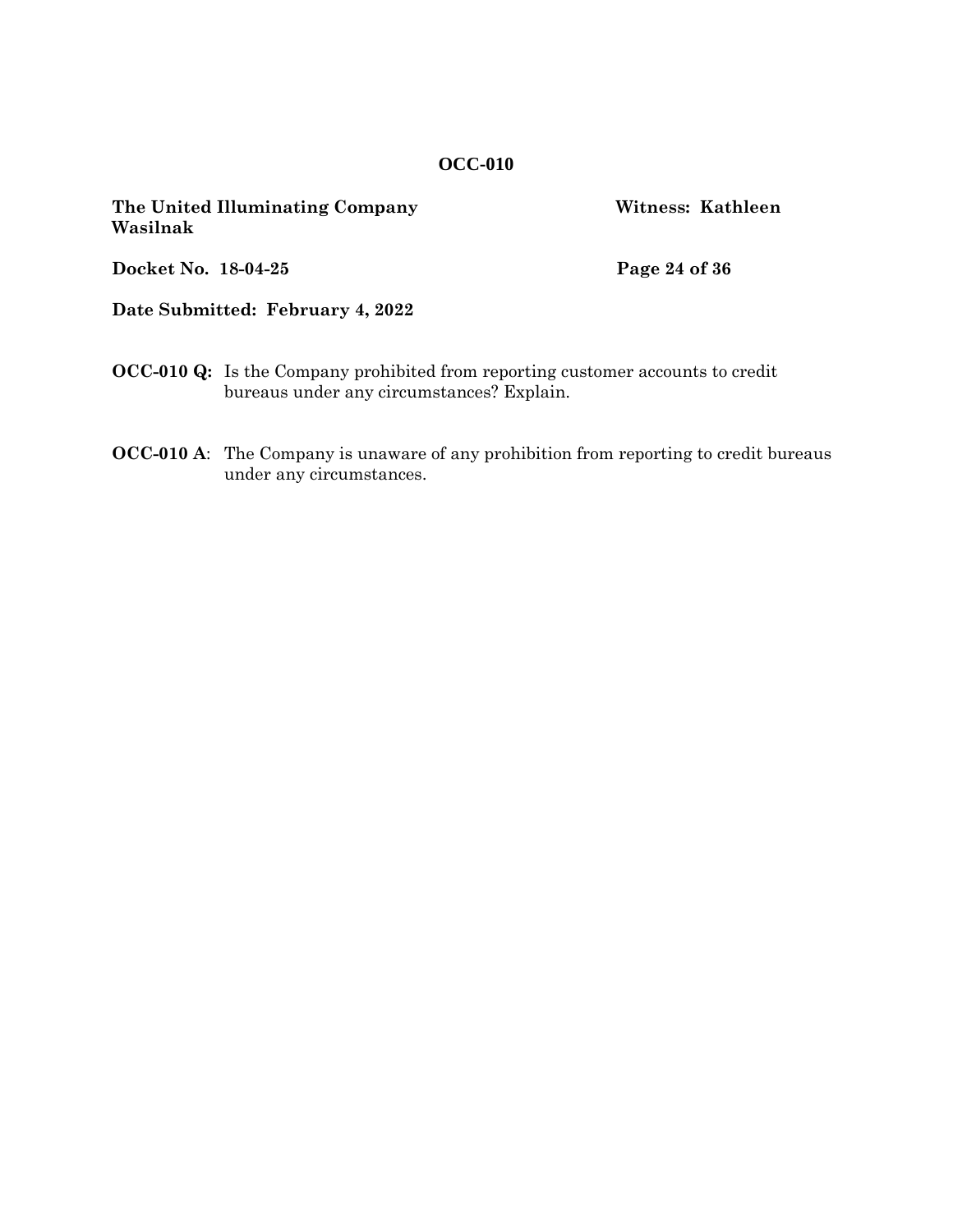**The United Illuminating Company Witness: Kathleen Wasilnak**

**Docket No. 18-04-25 Page 25 of 36**

**Date Submitted: February 4, 2022**

- **OCC-011 Q:** Please demonstrate the mechanisms and safeguards the Company has implemented to ensure it is in full compliance with Conn. Gen. Stat. § 16- 262d(g).
- **OCC-011 A**: The Company no longer directly reports customers to the credit bureaus.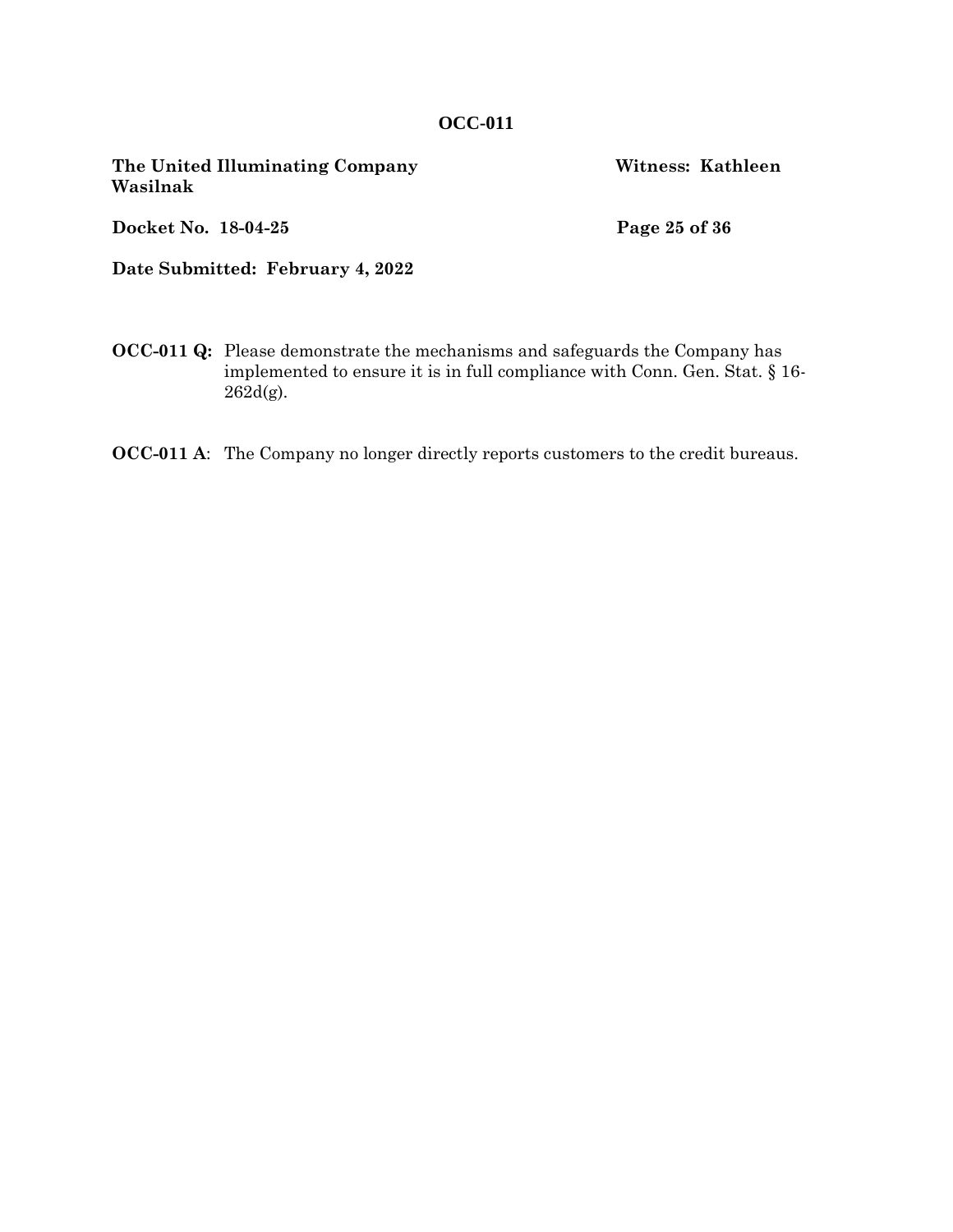**The United Illuminating Company Witness: Lisa Rosso**

**Docket No. 18-04-25 Page 26 of 36**

**Date Submitted: March 2, 2022**

**OCC-012 Q:**

Does the Company ever report a customer's account that is actively participating in a Company payment plan to a third-party collection agency or legal collections firm, and if so under what circumstances?

#### **OCC-012 A**:

The Company does not report a customer's account that is actively participating in a payment plan to any third-party collection agency or legal collections firm.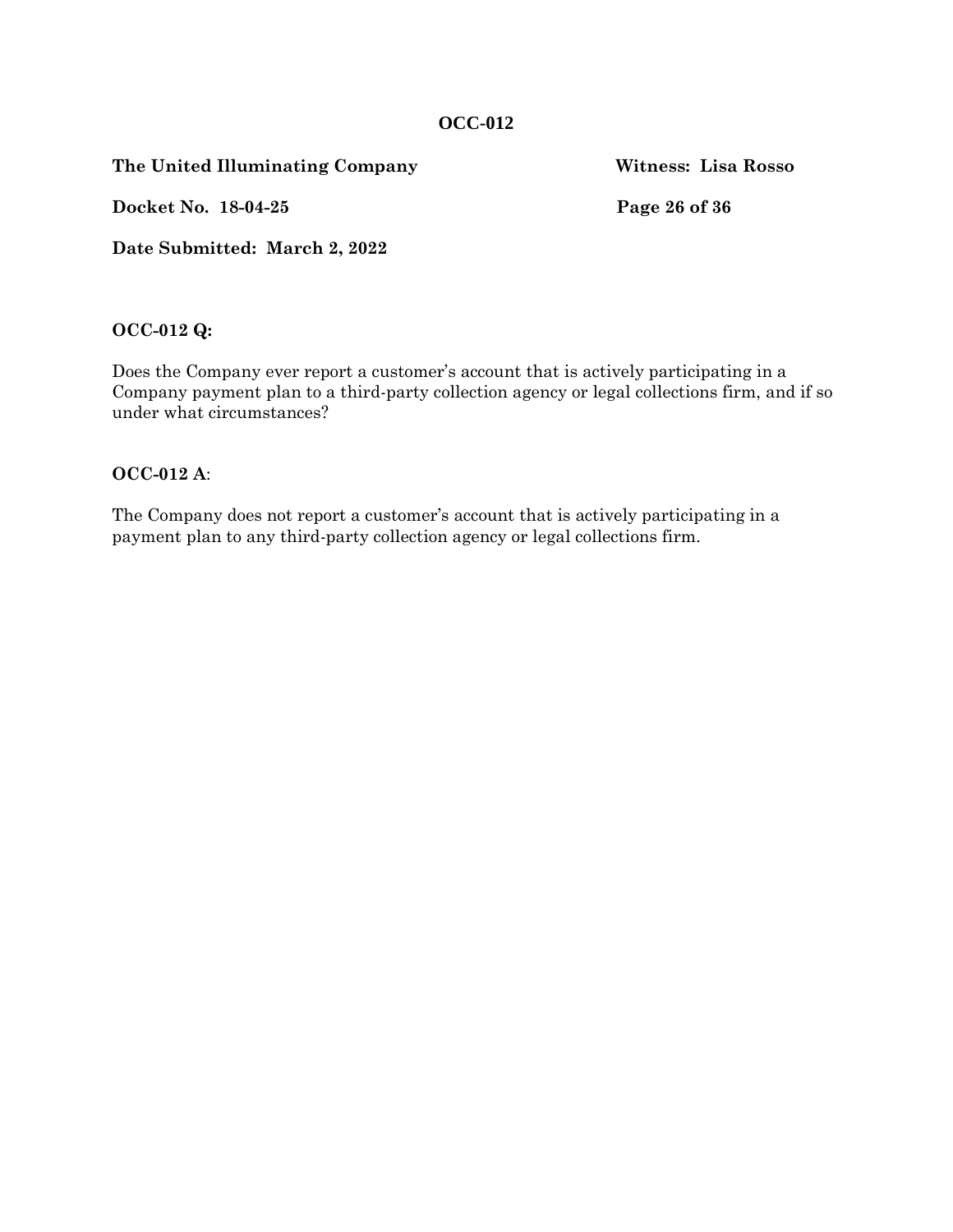**The United Illuminating Company Witness: Lisa Rosso**

**Docket No. 18-04-25 Page 27 of 36**

**Date Submitted: March 2, 2022**

## **OCC-013 Q:**

Does the Company interpret the "Shut off moratorium" from Docket No. 20-03- 15, Emergency Petition Of William Tong, Attorney General For The State Of Connecticut, For A Proceeding To Establish A State Of Emergency Utility ShutOff Moratorium, to include a moratorium on reporting accounts in arrears to a third-party collection agency or legal collections firm during the pendency of the moratorium?

## **OCC-013 A**:

The Company does not interpret the "Shut off moratorium" from Docket No 20-03-15 to include a moratorium on reporting accounts in arrears to a third-party collection agency or legal collections firm during the pendency of the moratorium.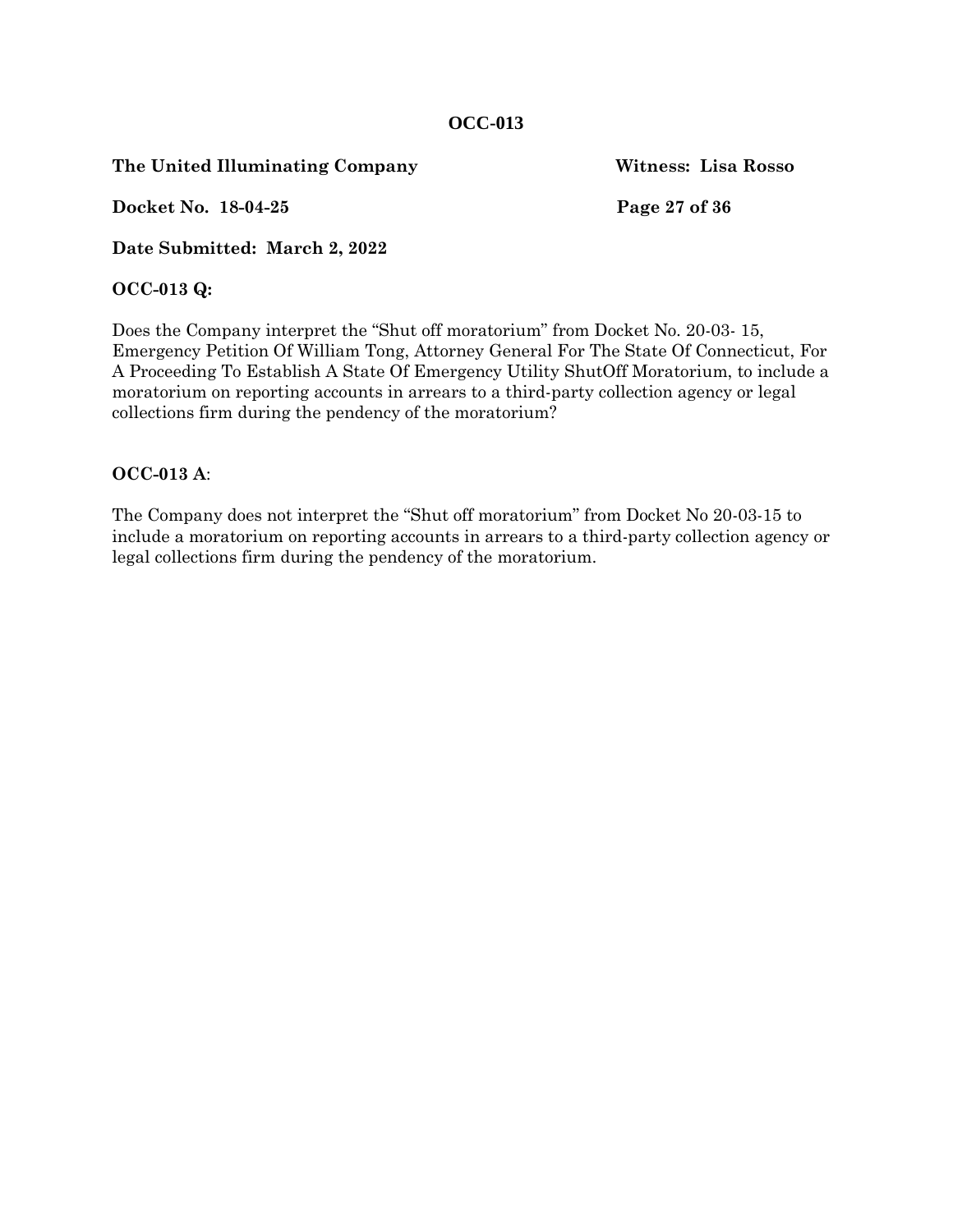**The United Illuminating Company Witness: Lisa Rosso**

**Docket No. 18-04-25 Page 28 of 36**

**Date Submitted: March 2, 2022**

# **OCC-014 Q:**

Before the Company refers an account to a third-party collection agency or legal collections firm, what if any steps does the company take to enroll a customer in a payment plan?

# **OCC-014 A**:

Before the Company refers an account to a third-party collection agency or legal collections firm, the following steps are taken:

- 1. A Shut-off notice is mailed to a customer whose balance includes a delinquency of 33 days or greater. The Shut-off notice is mailed five days after the customer's invoice was mailed, if the account remains delinquent at that time.
	- The Shut-off notice for residential customers includes instructions advising "Enrollment and participation in a hardship plan or payment arrangement will prevent shut off. All customers are now eligible for at least one payment plan. You can prevent shut off by calling us at 800.722.5584 to enroll in a payment arrangement or to see if you qualify for hardship benefits."
	- The Shut-off notice for commercial customers includes instructions advising "Enrollment and participation in a payment arrangement will prevent service disconnection. All customers are now eligible for at least one payment plan. You can prevent service disconnection by calling us at 800.722.5584 to establish a payment arrangement."
- 2. During the timeframe that the initial Shut-off notice is mailed, the Company also sends an email to the customer, if an email address has been provided.
	- The email to residential customers includes instructions advising "All customers" are now eligible for at least one payment plan. You can prevent shut off by calling us at 800.722.5584 to enroll in a payment arrangement or to see if you qualify for hardship benefits."
	- The email to commercial customers includes instructions advising "All customers are now eligible for at least one payment plan. You can prevent service disconnection by calling us at 800.722.5584 to establish a payment arrangement."
- 3. If the delinquency remains seven days after the first Shut-off notice, a final notice is mailed to the customer at that time.
	- The final notice for residential customers includes instructions advising "You can prevent service disconnection by calling us at 800.722.5584 before *mm/dd/yy* to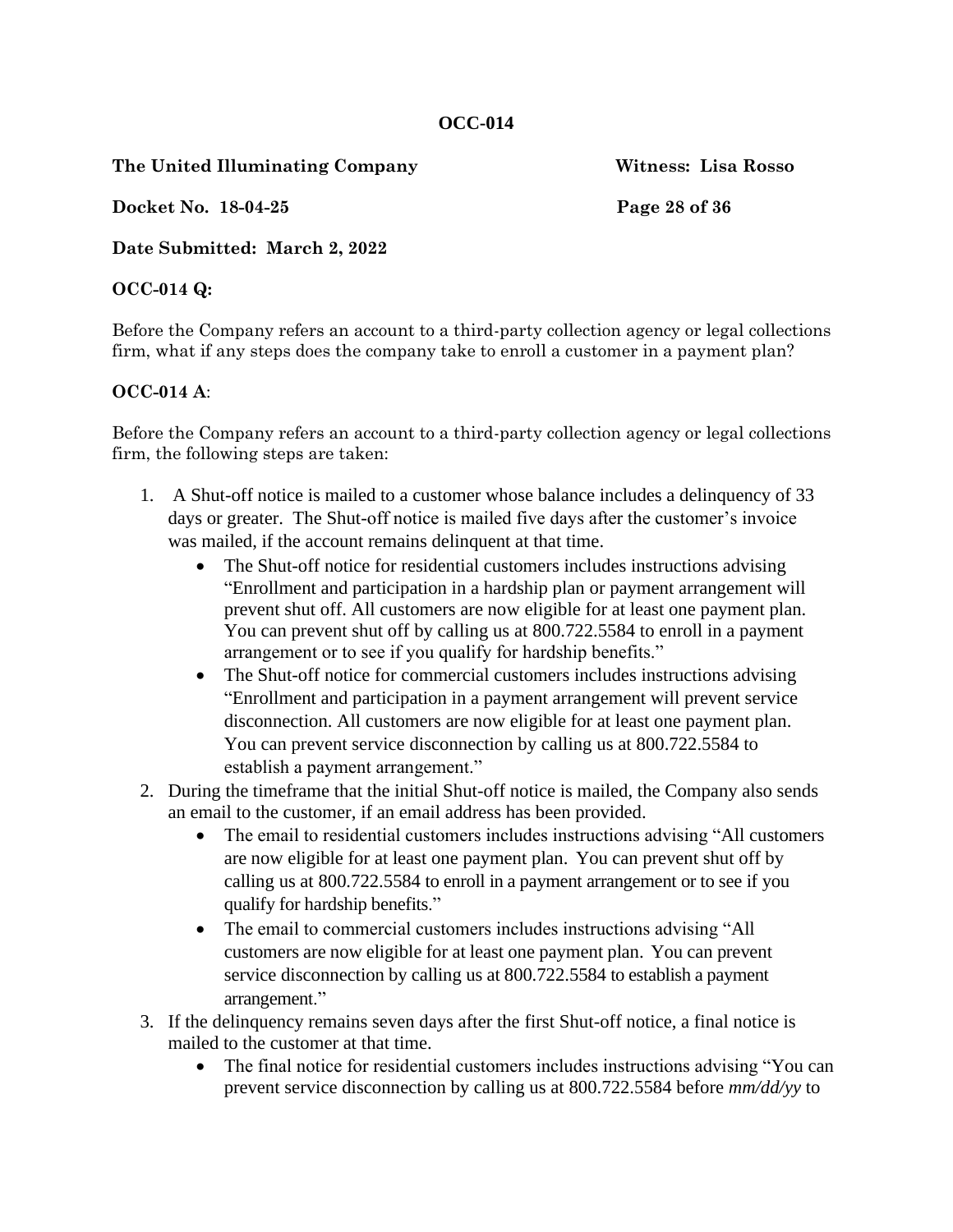establish a payment arrangement or to see if you qualify for hardship benefits. All customers are now eligible for at least one payment plan."

- The final notice for commercial customers includes instructions advising "You" can prevent service disconnection by calling us at 800.722.5584 to establish a payment arrangement. All customers are now eligible for at least one payment plan."
- 4. During the same timeframe that the final notice is mailed, a telephone call is also placed to the customer as an additional reminder.
	- The call placed to residential customers includes instructions advising "You can prevent your service from being disconnected by contacting us to pay your bill or enroll in a payment plan, including the COVID-19 Payment Program which offers plans up to 24 months, with no down payments, fees or interest, or a hardship payment plan with payments as low as \$50 per month. Call UI at 800-722-5584 so we can discuss the best options for you."
	- The call placed to business customers includes instructions advising "You can prevent your service from being disconnected by contacting us to pay your bill or enroll in a payment plan, including the COVID-19 Payment Program which offers plans up to 24 months, with no down payments, fees or interest."

Note that the Company only refers active residential accounts to a legal firm for collections if the balance is \$2500 or greater with an arrearage of 90 days.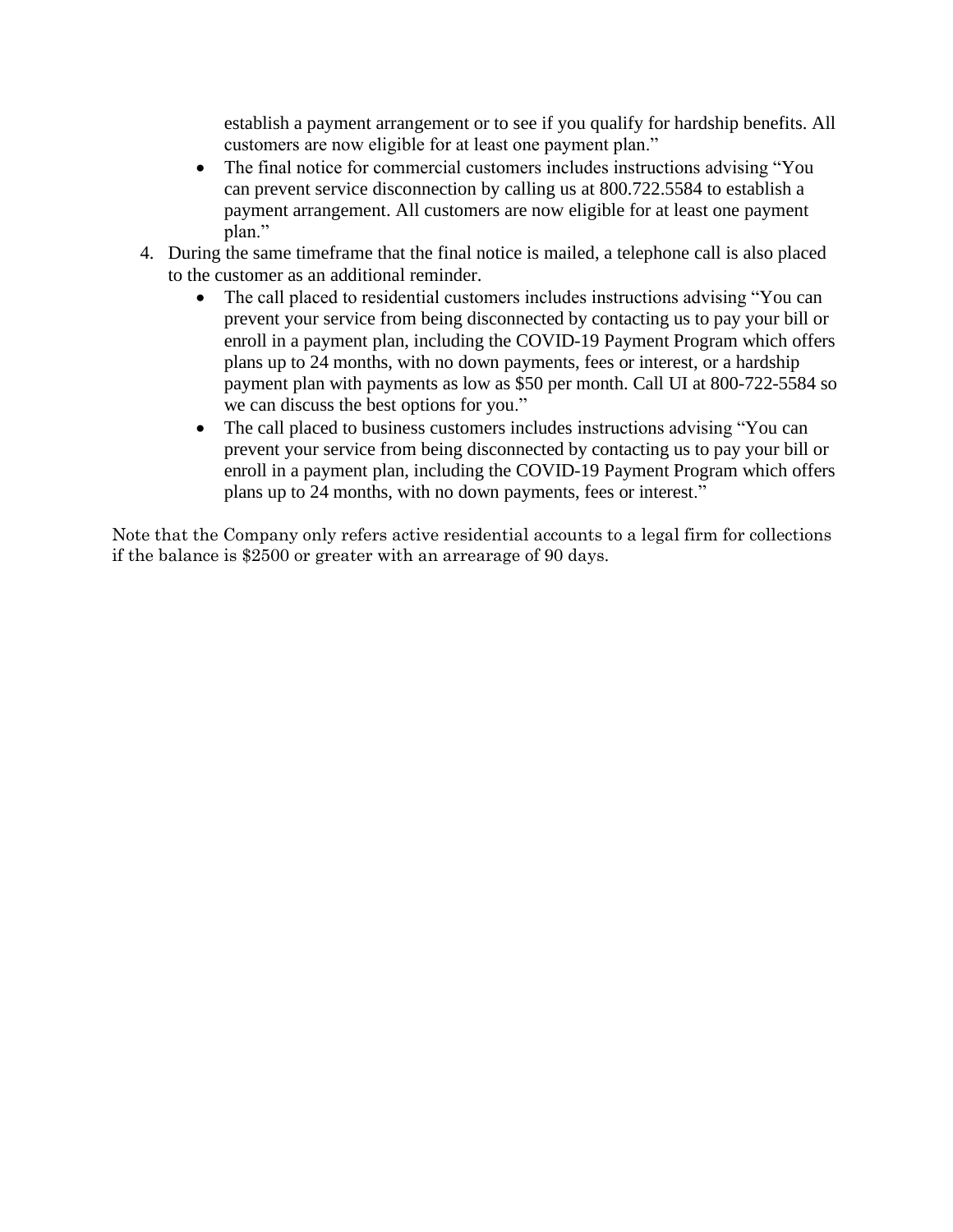CL&P/YGS dba Eversource Energy Docket 18-04-25 Set EOE-02 Date Issued February 18, 2022 Q- EOE-02 Page 30 of 36

Date Filed: March 08, 2022

# **Witness: N/A Request from: Office of Education, Outreach, and Enforcement**

#### **Question:**

Please see the response of Avangrid to EOE-1.

a. Please indicate if Eversource engages in the practices Avangrid discussed in response to EOE-1.

b. Does Eversource refer active accounts for collections activities?

c. Does Eversource or any outside collections agent obtain judgments against and wage garnishment against Eversource customers with active accounts?

d. If yes to c, how many judgments and wage garnishments against customers with active accounts have been obtained from 2018 to the present, indicated by year and by company (i.e., CL&P or Yankee).

e. If yes to c, are these judgements or wage garnishments reported to credit bureaus/agencies? If yes, how many have been reported since 2018, indicated by year and by company?

f. Does Eversource refer active customers with a hardship designation for collections? If so, how many from 2018 to present, indicated by year and by company?

g. If yes to f, have customers with a hardship designation been the subject of judgments or wage garnishments? If so, how many from 2018 to present, indicated by year and by company?

h. Does Eversource refer any customers actively participating in payment arrangements for collections? If so, how many from 2018 to present, indicated by year and by company?

i. If yes to h, have customers actively participating in payment arrangements been the subject of judgments or wage garnishments? If so, how many from 2018 to present, indicated by year and by company?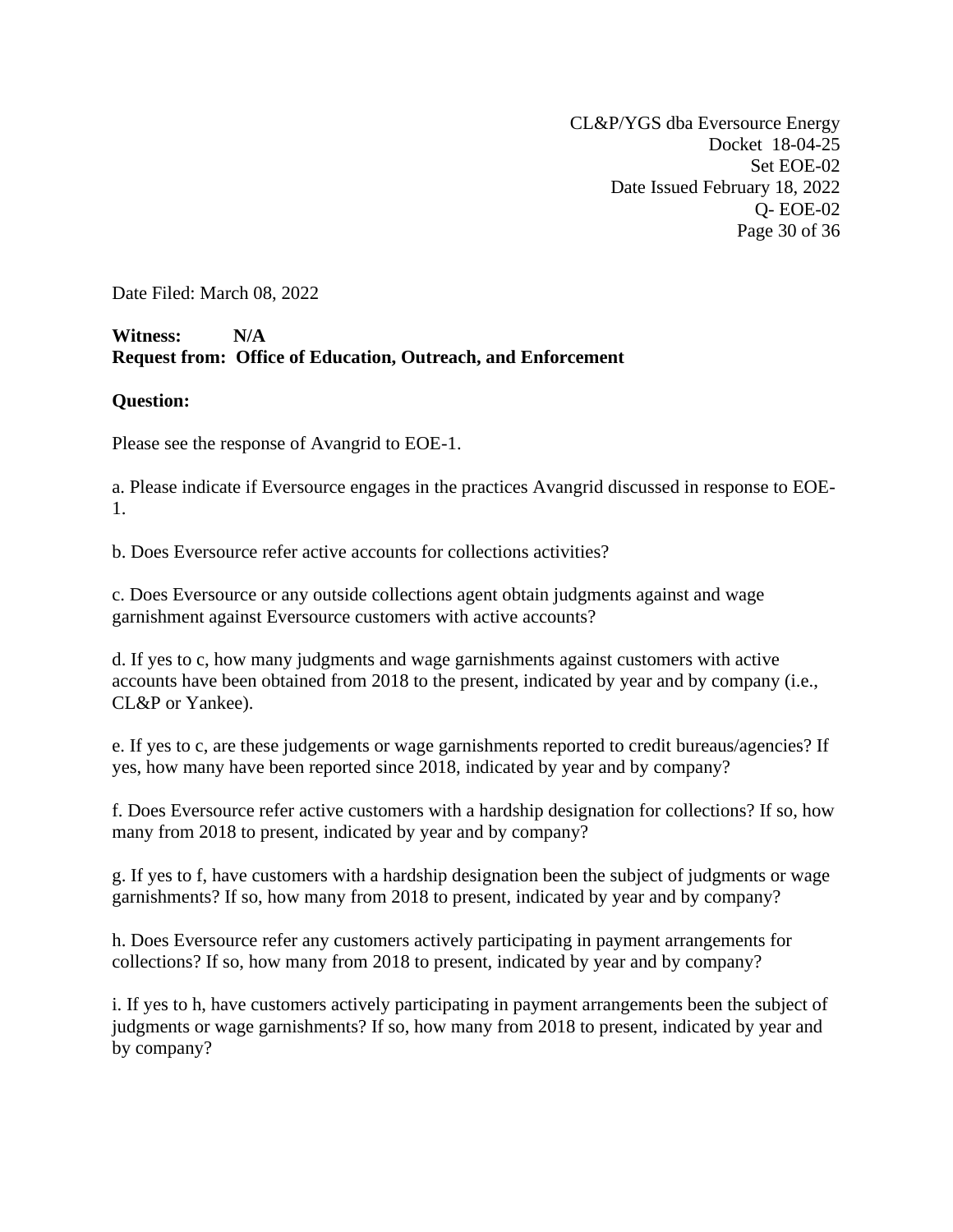## **Response:**

- a. Referring accounts to legal collection firms occurs only after all prior collections efforts have not yielded results. The Company may refer substantially aged active accounts with minimum delinquent balance of \$2,000 for residential customers and \$5,000 for non-residential customers.
- b. Yes. Please refer to part a of EOE-2.
- c. Yes, the Company's legal collection firms obtain judgments and wage garnishments through the judicial process.
- d. The following table provides the number of judgments and wage garnishments from 2018 to present, broken down by company and year:

| CL&P d/b/a Eversource Judgments and Wage Garnishments 2018 - Present |     |     |    |  |     |  |  |
|----------------------------------------------------------------------|-----|-----|----|--|-----|--|--|
| 2020<br>2019<br>2021<br>2018<br><b>Grand Total</b>                   |     |     |    |  |     |  |  |
| Judgments                                                            | 291 | 206 | 44 |  | 542 |  |  |
| <b>Wage Garnishments</b>                                             | 117 | 52  |    |  | 182 |  |  |

| YG d/b/a Eversource Judgments and Wage Garnishments 2018 - Present |  |  |  |  |    |  |  |
|--------------------------------------------------------------------|--|--|--|--|----|--|--|
| 2019<br>2020<br>2021<br>2018<br><b>Grand Total</b>                 |  |  |  |  |    |  |  |
| Judgments                                                          |  |  |  |  | 46 |  |  |
| <b>Wage Garnishments</b>                                           |  |  |  |  |    |  |  |

- e. The Company nor any of its legal collection firms do not report judgments or wage garnishments to credit bureaus.
- f. The Company refers active accounts with hardship designation to legal collection firms for collections. The following table indicates the number of active accounts with hardship designation referred to legal collection firms, broken down by company and year:

| <b>CL&amp;P</b> d/b/a Eversource Active Hardship Accounts<br><b>Referral to Legal Collection Firms</b> |                                                      |                                           |  |                                              |  |  |  |  |
|--------------------------------------------------------------------------------------------------------|------------------------------------------------------|-------------------------------------------|--|----------------------------------------------|--|--|--|--|
| 2018                                                                                                   | <b>Grand</b><br>2019<br>2020<br>2021<br><b>Total</b> |                                           |  |                                              |  |  |  |  |
| 611                                                                                                    | 118                                                  |                                           |  | 738                                          |  |  |  |  |
|                                                                                                        |                                                      |                                           |  |                                              |  |  |  |  |
|                                                                                                        |                                                      |                                           |  | YG d/b/a Eversource Active Hardship Accounts |  |  |  |  |
|                                                                                                        |                                                      | <b>Referral to Legal Collection Firms</b> |  |                                              |  |  |  |  |
|                                                                                                        | <b>Grand</b>                                         |                                           |  |                                              |  |  |  |  |
| 2018                                                                                                   | 2019<br>2020<br>2021<br><b>Total</b>                 |                                           |  |                                              |  |  |  |  |
|                                                                                                        |                                                      |                                           |  |                                              |  |  |  |  |

g. Yes, the following table indicates the number of active hardship accounts where judgments or wage garnishments were obtained, broken down by company and year: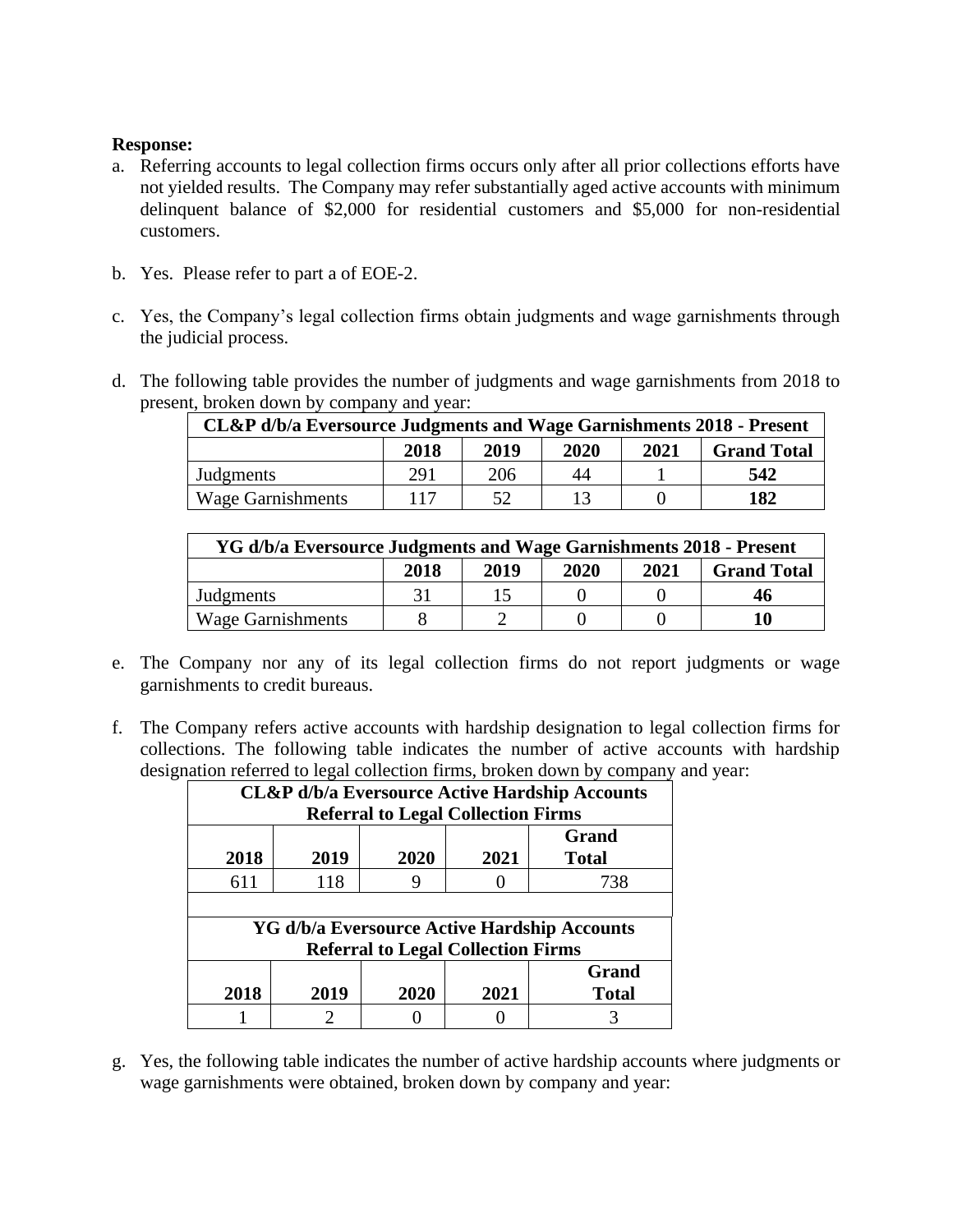| CL&P d/b/a Eversource Hardship Judgments and Wage Garnishments 2018 - |      |                |                |                  |                    |  |  |  |
|-----------------------------------------------------------------------|------|----------------|----------------|------------------|--------------------|--|--|--|
| <b>Present</b>                                                        |      |                |                |                  |                    |  |  |  |
| 2018<br>2020<br>2021<br>2019<br><b>Grand Total</b>                    |      |                |                |                  |                    |  |  |  |
| Hardship - Judgment                                                   | 265  | 168            | 36             |                  | 470                |  |  |  |
| Hardship - Wage<br>Garnishment                                        | 117  | 52             | 13             | $\theta$         | 182                |  |  |  |
|                                                                       |      |                |                |                  |                    |  |  |  |
| YG d/b/a Eversource Hardship Judgments and Wage Garnishments 2018 -   |      |                |                |                  |                    |  |  |  |
|                                                                       |      | <b>Present</b> |                |                  |                    |  |  |  |
| $\mathbf{V}$                                                          | 2018 | 2019           | 2020           | 2021             | <b>Grand Total</b> |  |  |  |
| Hardship - Judgment                                                   | 2    | $\theta$       | $\theta$       | $\left( \right)$ | 2                  |  |  |  |
| Hardship - Wage<br>Garnishment                                        | 8    | $\overline{2}$ | $\overline{0}$ | 0                | 10                 |  |  |  |

- h. The Company does not refer customers who are actively participating in a payment arrangement or arrearage forgiveness program to legal collection firms.
- i. Not applicable.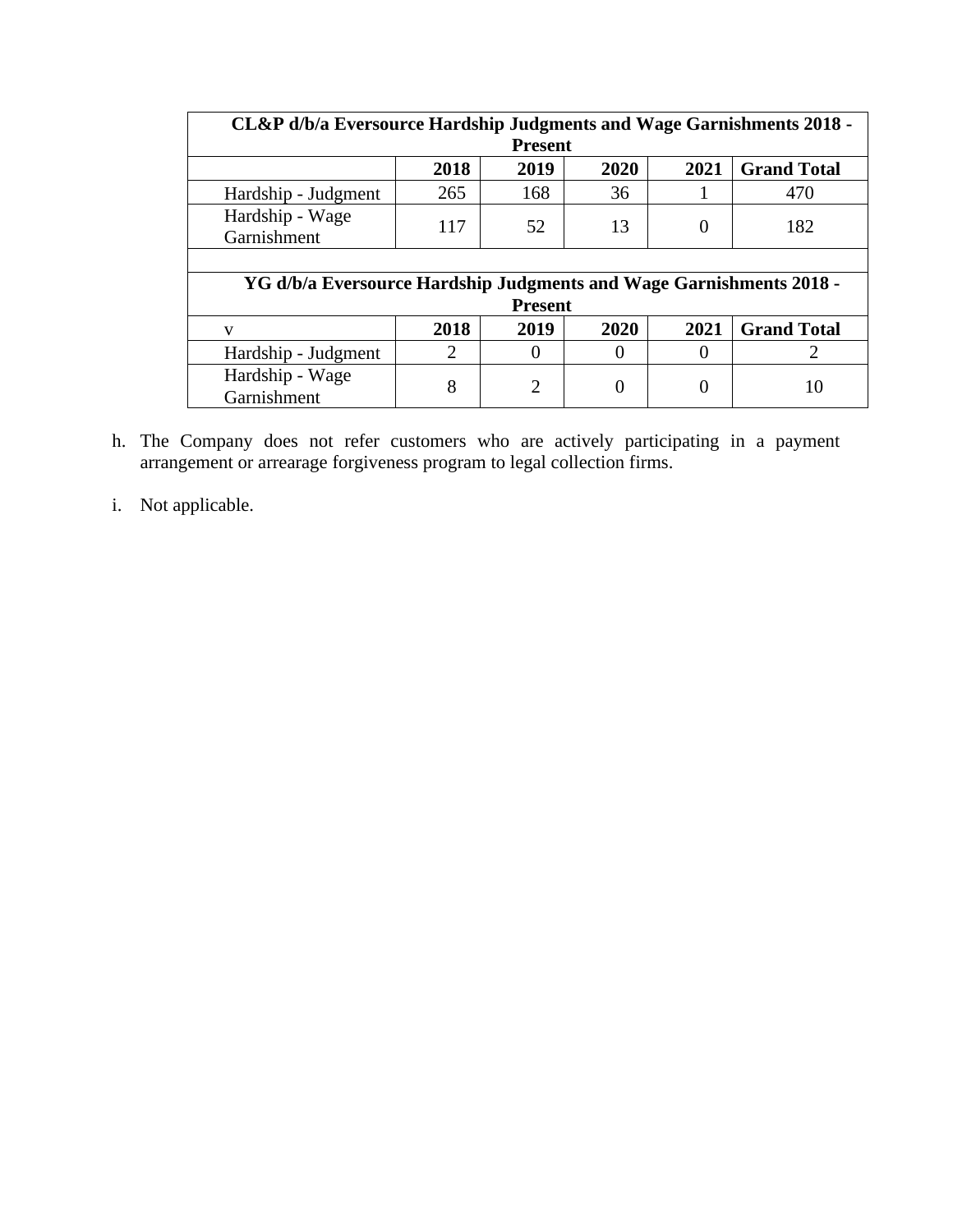**EOE-001**

**Connecticut Natural Gas Corporation Southern Connecticut Gas Company The United Illuminating Company Witness: Tracey Pelella**

**Docket No. 18-04-25 Page 33 of 36**

**Date Submitted: February 18, 2022**

#### **EOE-001 Q:**

On January 19, 2022, EOE received a complaint against CNG from customer Denise G. As part of EOE's investigation of this complaint, CNG indicated in 2018 there was a judgment obtained against this customer and a wage garnishment executed. EOE then asked and CNG replied with the following: "Was the account active when CNG did this? Yes Has the account ever been inactive? No" CNG further stated that the account was with the company's outside counsel.

- a. In Response to OCC-4, UI stated, "Residential Active accounts with balances of \$2500 greater than 90 days can be referred to a legal firm for collection activity; the legal firm does not report accounts to the credit bureaus." Was Ms. G's account noted above referred to outside counsel as part of the process noted in UI's Response to OCC-4?
- b. If no to a, please explain the response to the intake noted above.
- c. If yes to a, does the outside counsel obtain judgments against and wage garnishment against Avangrid customers with active accounts?
- d. If yes to c, how many judgments and wage garnishments has the outside counsel obtained from 2018 to the present, indicated by year and by company?
- e. If yes to c, are these judgements or wage garnishments reported to credit bureaus/agencies (by Avangrid, the outside counsel, or as part of the judgment and/or garnishment process)? If yes, how many have been reported since 2018, indicated by year and by company?
- f. Are any customers with a hardship designation reported to the outside counsel for collections? If so, how many from 2018 to present, indicated by year and by company?
- g. If yes to f, have customers with a hardship designation been the subject of judgments or wage garnishments? If so, how many from 2018 to present, indicated by year and by company?
- h. Are any customers actively participating in payment arrangements reported to the outside counsel for collections? If so, how many from 2018 to present, indicated by year and by company?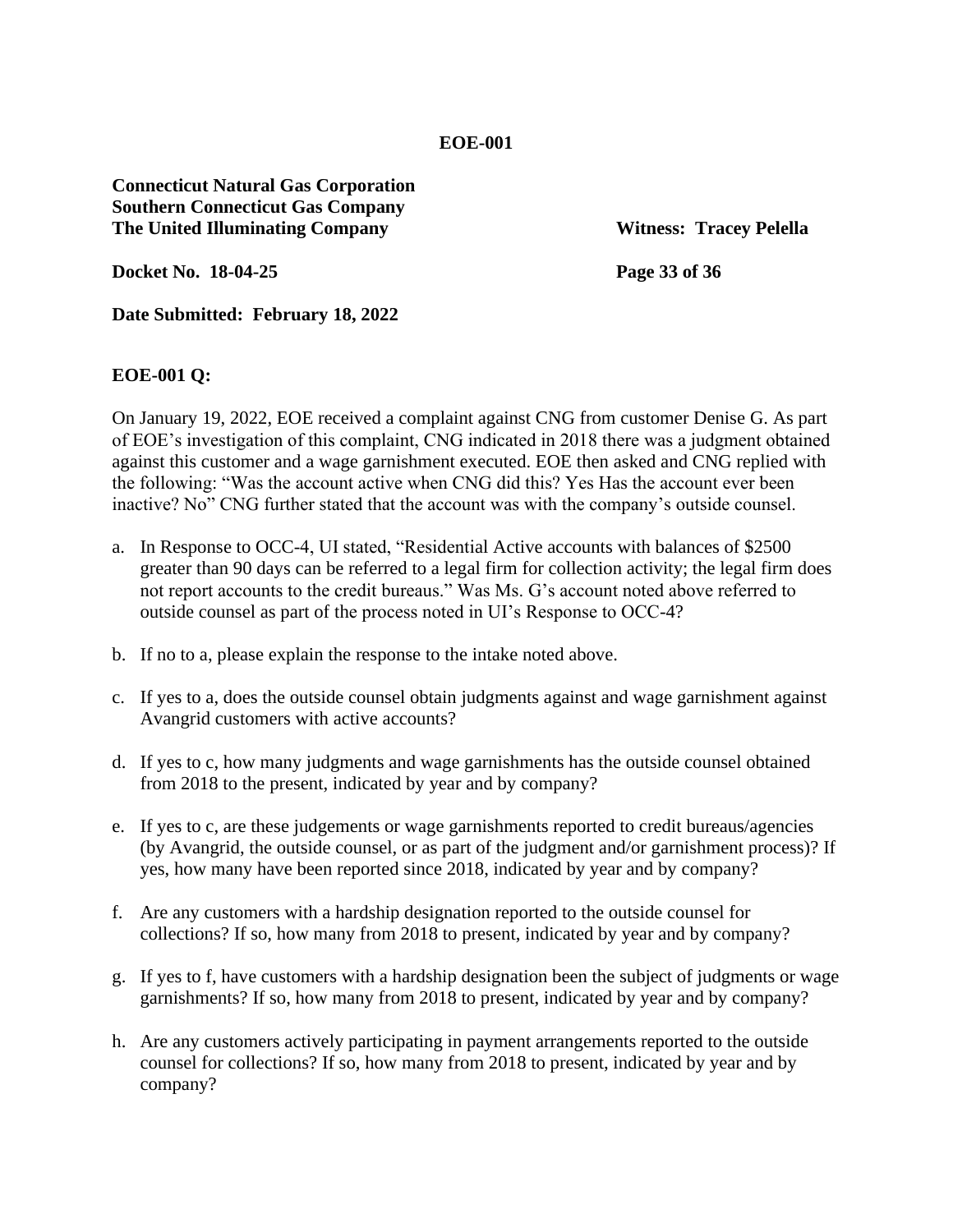i. If yes to h, have customers actively participating in payment arrangements been the subject of judgments or wage garnishments? If so, how many from 2018 to present, indicated by year and by company?

## **EOE-001 A**:

- a. Yes, Ms. G's account noted above was referred to outside counsel. The process noted in UI's response to OCC-4 is the same across all three companies (UI, CNG and SCG).
- b. Not applicable.
- c. Yes, the outside counsel obtains judgments and wage garnishments against Avangrid customers with active accounts.
- d. The following chart provides the number of judgments and wage garnishments from 2018 to present, broken down by company and by year:

| UI Judgments and Wage Garnishments 2018 - Present |      |      |      |      |              |  |  |
|---------------------------------------------------|------|------|------|------|--------------|--|--|
| Year                                              |      |      |      |      |              |  |  |
|                                                   |      |      |      |      | Grand        |  |  |
| Action                                            | 2018 | 2019 | 2020 | 2021 | <b>Total</b> |  |  |
| Judgment                                          | 259  | 297  | 106  | 52   | 714          |  |  |
| <b>Wage Garnishment</b>                           | 73   | 76   | 28   | 8    | 185          |  |  |
| <b>Grand Total</b>                                | 332  | 373  | 134  | 60   | 899          |  |  |

| CNG Judgments and Wage Garnishments 2018 - Present |      |      |      |      |              |  |
|----------------------------------------------------|------|------|------|------|--------------|--|
| Year                                               |      |      |      |      |              |  |
| Grand                                              |      |      |      |      |              |  |
| <b>Action</b>                                      | 2018 | 2019 | 2020 | 2021 | <b>Total</b> |  |
| Judgment                                           | 122  | 125  | 56   |      | 307          |  |
| <b>Wage Garnishment</b>                            | 35   | 29   | 26   | 3    | 93           |  |
| <b>Grand Total</b>                                 | 157  | 154  | 82   |      | 400          |  |

| SCG Judgments and Wage Garnishments 2018 - Present |      |      |      |      |              |  |
|----------------------------------------------------|------|------|------|------|--------------|--|
| Year                                               |      |      |      |      |              |  |
|                                                    |      |      |      |      |              |  |
| <b>Action</b>                                      | 2018 | 2019 | 2020 | 2021 | <b>Total</b> |  |
| Judgment                                           | 155  | 73   | 34   | 11   | 273          |  |
| <b>Wage Garnishment</b>                            | 52   | 33   | 13   |      | 100          |  |
| <b>Grand Total</b>                                 | 207  | 106  | 47   | 13   | 373          |  |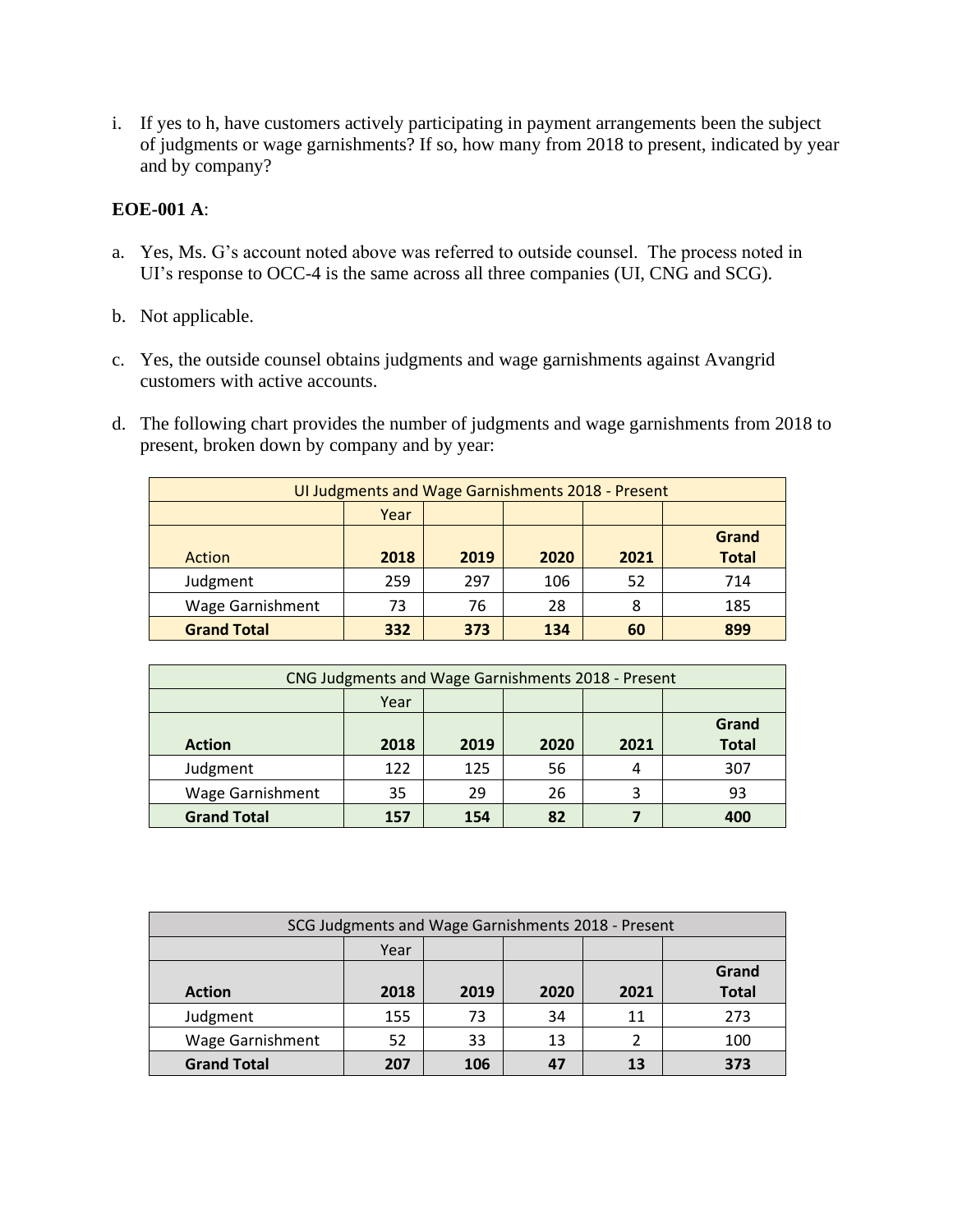- e. No, neither Avangrid nor our outside counsel reports judgments or wage garnishments to credit bureaus/agencies. However, judgment and wage garnishment information is available to the public via court records.
- f. Yes, customers with a hardship designation are reported to the outside counsel for collections. The following chart provides the number of customers reported to outside counsel for collections, broken down by company and by year:

| Ul Hardship Referrals 2018 - Present |      |      |      |      |                    |  |  |
|--------------------------------------|------|------|------|------|--------------------|--|--|
|                                      | Year |      |      |      |                    |  |  |
|                                      | 2018 | 2019 | 2020 | 2021 | <b>Grand Total</b> |  |  |
| Hardship                             | 387  | 513  | 1113 | 644  | 2657               |  |  |

| CNG Hardship Referrals 2018 - Present |      |      |      |      |                    |  |  |
|---------------------------------------|------|------|------|------|--------------------|--|--|
|                                       | Year |      |      |      |                    |  |  |
|                                       | 2018 | 2019 | 2020 | 2021 | <b>Grand Total</b> |  |  |
| Hardship                              |      | 90   | 270  | 332  | 753                |  |  |

| SCG Hardship Referrals 2018 - Present |      |      |      |      |                    |  |  |
|---------------------------------------|------|------|------|------|--------------------|--|--|
|                                       | Year |      |      |      |                    |  |  |
|                                       | 2018 | 2019 | 2020 | 2021 | <b>Grand Total</b> |  |  |
| Hardship                              | 96   | 132  | 339  | 436  | 1003               |  |  |